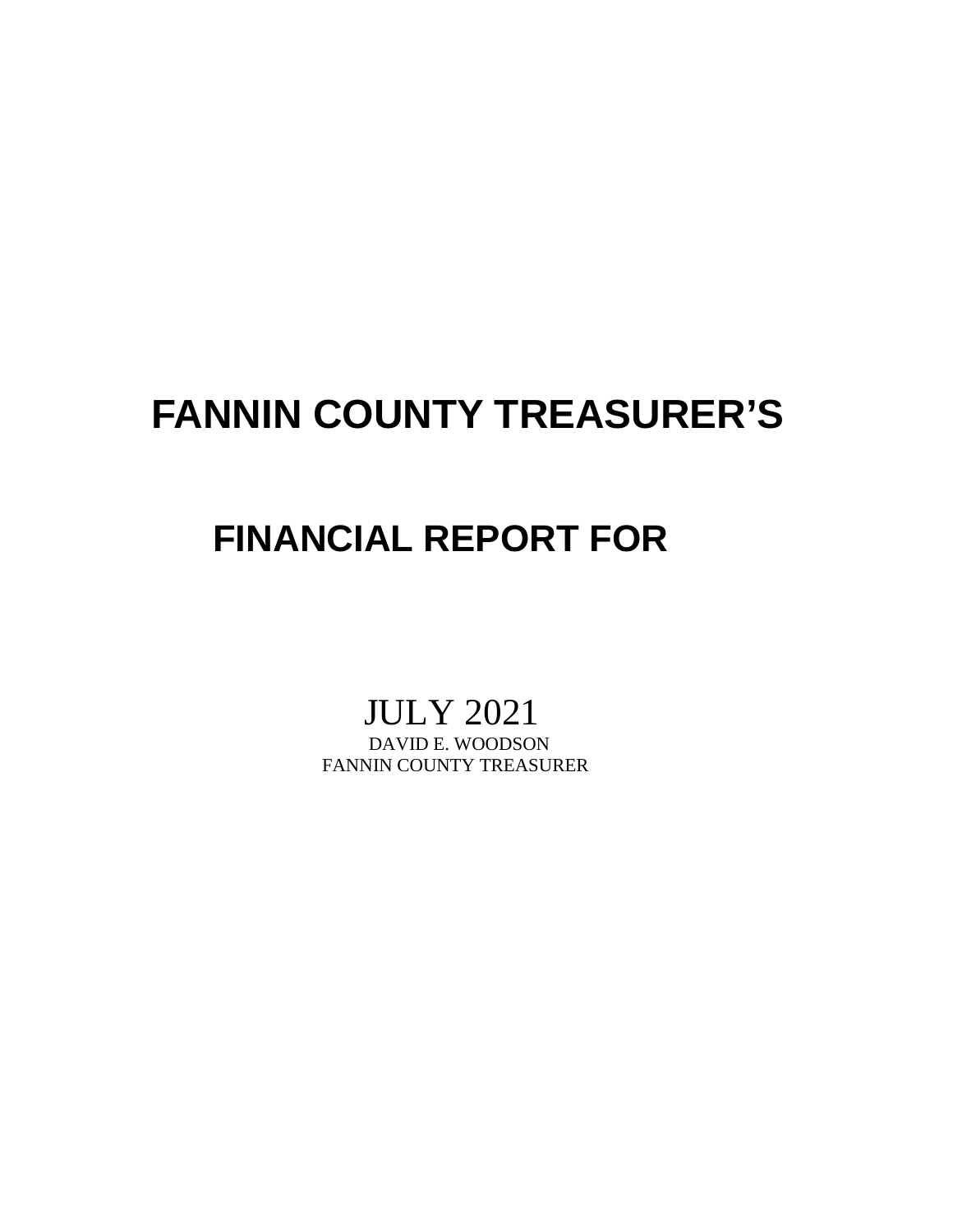

### **Receipt Listing by Product Code**

Fannin County, TX **The County of Totals by General Ledger Distribution Accounts** 

Date Range: 07/01/2021 - 07/31/2021

| <b>Product Code</b>         |           | <b>Product Code Description</b>            |                       |                                                                  |                            |
|-----------------------------|-----------|--------------------------------------------|-----------------------|------------------------------------------------------------------|----------------------------|
| 6th Ct of Appeals DC        |           | Dist Clk 6th Ct of Appeals                 |                       |                                                                  |                            |
| Receipt Number              | Date      | <b>EOD Packet Number</b>                   | Payor Name            | Distribution GL Account Number                                   | <b>Distribution Amount</b> |
| R00000957                   | 7/15/2021 | CLPKT00163 - Receipts 7-15-<br>2021-Posted | <b>DISTRICT CLERK</b> | 100-340-6000 - D.C.6TH COURT OF APPEALS<br><b>FEE</b>            | $-135.00$                  |
|                             |           |                                            |                       | 6th Ct of Appeals DC Subtotal:                                   | $-135.00$                  |
| <b>Admin Fee</b>            |           | Jail Admin Fee                             |                       |                                                                  |                            |
| <b>Receipt Number</b>       | Date      | <b>EOD Packet Number</b>                   | Payor Name            | Distribution GL Account Number                                   | <b>Distribution Amount</b> |
| R00000959                   | 7/15/2021 | CLPKT00163 - Receipts 7-15-<br>2021-Posted | <b>US BANK</b>        | 100-319-5530 - ADMINISTRATIVE FEE                                | $-28,152.50$               |
|                             |           |                                            |                       | <b>Admin Fee Subtotal:</b>                                       | $-28,152.50$               |
| <b>Alcohol License</b>      |           | <b>Alocohol Beverage License</b>           |                       |                                                                  |                            |
| <b>Receipt Number</b>       | Date      | <b>EOD Packet Number</b>                   | Payor Name            | Distribution GL Account Number                                   | <b>Distribution Amount</b> |
| R00000977                   | 7/21/2021 | CLPKT00167 - Receipts 7-21-<br>2021-Posted | TAX A/C               | 100-320-2000 - ALCOHLIC BEVERAGE<br><b>LICENSE</b>               | $-18.00$                   |
|                             |           |                                            |                       | <b>Alcohol License Subtotal:</b>                                 | $-18.00$                   |
| <b>Attnys &amp; Doctors</b> |           | <b>Attnys &amp; Doctors</b>                |                       |                                                                  |                            |
| <b>Receipt Number</b>       | Date      | <b>EOD Packet Number</b>                   | Payor Name            | Distribution GL Account Number                                   | <b>Distribution Amount</b> |
| R00000957                   | 7/15/2021 | CLPKT00163 - Receipts 7-15-<br>2021-Posted | <b>DISTRICT CLERK</b> | 100-318-1320 - ATTORNEYS & DOCTORS                               | $-185.44$                  |
|                             |           |                                            |                       | <b>Attnys &amp; Doctors Subtotal:</b>                            | $-185.44$                  |
| <b>Auction Proceed Forf</b> |           | <b>Auction Proceeds SO Forfeiture</b>      |                       |                                                                  |                            |
| <b>Receipt Number</b>       | Date      | <b>EOD Packet Number</b>                   | Payor Name            | Distribution GL Account Number                                   | <b>Distribution Amount</b> |
| R00000986                   | 7/23/2021 | CLPKT00169 - Receipts 7-23-<br>2021-Posted |                       | RENE' BATES AUCTIONEERS, IN 560-352-2000 - CONTRABAND FORFEITURE | $-575.00$                  |
|                             |           |                                            |                       | <b>Auction Proceed Forf Subtotal:</b>                            | $-575.00$                  |
| <b>Auction Proceeds 1</b>   |           | Road & Bridge #1                           |                       |                                                                  |                            |
| Receipt Number              | Date      | <b>EOD Packet Number</b>                   | Payor Name            | Distribution GL Account Number                                   | <b>Distribution Amount</b> |
| R00000975                   | 7/20/2021 | CLPKT00166 - Receipts 7-20-<br>2021-Posted | AUCTIONEEREXPRESS.COM | 210-364-1630 - SALE OF EQUIPMENT                                 | $-18,569.37$               |
|                             |           |                                            |                       | <b>Auction Proceeds 1 Subtotal:</b>                              | $-18,569.37$               |
| <b>Auction Proceeds 2</b>   |           | Road & Bridge #2                           |                       |                                                                  |                            |
| <b>Receipt Number</b>       | Date      | <b>EOD Packet Number</b>                   | Payor Name            | Distribution GL Account Number                                   | <b>Distribution Amount</b> |
| R00000975                   | 7/20/2021 | CLPKT00166 - Receipts 7-20-                | AUCTIONEEREXPRESS.COM | 220-364-1630 - SALE OF EQUIPMENT                                 | $-63,316.25$               |
|                             |           | 2021-Posted                                |                       | <b>Auction Proceeds 2 Subtotal:</b>                              | $-63,316.25$               |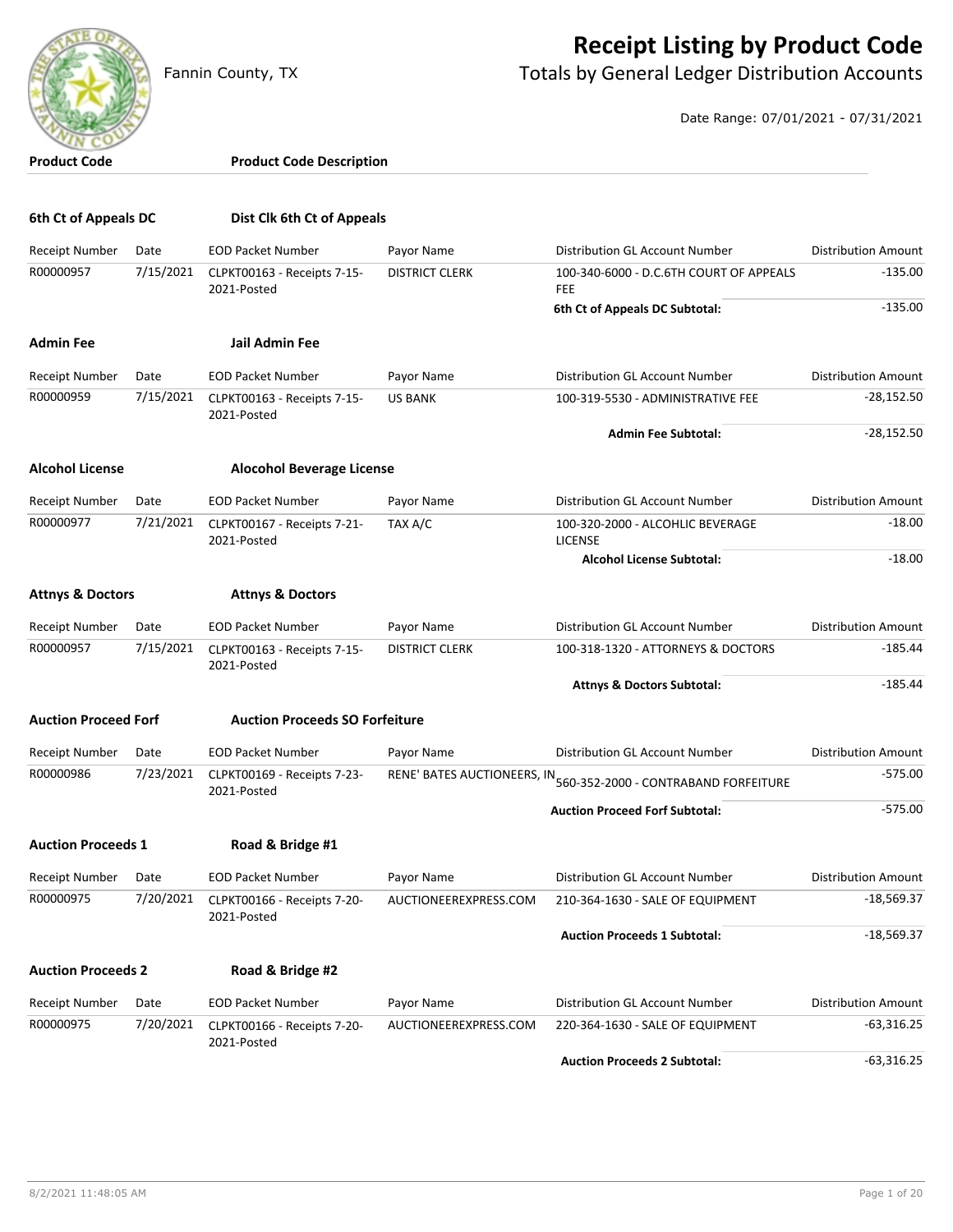| <b>Product Code</b>         |           | <b>Product Code Description</b>                          |                               |                                                                                     |                            |
|-----------------------------|-----------|----------------------------------------------------------|-------------------------------|-------------------------------------------------------------------------------------|----------------------------|
| <b>Auction Proceeds 3</b>   |           | Road & Bridge #3                                         |                               |                                                                                     |                            |
| Receipt Number              | Date      | <b>EOD Packet Number</b>                                 | Payor Name                    | Distribution GL Account Number                                                      | <b>Distribution Amount</b> |
| R00000975                   | 7/20/2021 | CLPKT00166 - Receipts 7-20-<br>2021-Posted               | AUCTIONEEREXPRESS.COM         | 230-364-1630 - SALE OF EQUIPMENT                                                    | $-35,850.74$               |
|                             |           |                                                          |                               | <b>Auction Proceeds 3 Subtotal:</b>                                                 | $-35,850.74$               |
| <b>Auction Proceeds Gen</b> |           | <b>Sale of Equipment</b>                                 |                               |                                                                                     |                            |
| Receipt Number              | Date      | <b>EOD Packet Number</b>                                 | Payor Name                    | Distribution GL Account Number                                                      | <b>Distribution Amount</b> |
| R00000986                   | 7/23/2021 | CLPKT00169 - Receipts 7-23-                              |                               | RENE' BATES AUCTIONEERS, IN100-364-1630 - SALE OF EQUIPMENT                         | $-7,827.77$                |
|                             |           | 2021-Posted                                              |                               | <b>Auction Proceeds Gen Subtotal:</b>                                               | $-7,827.77$                |
| <b>Automobile Insurance</b> |           | <b>Automobile Insurance Loss Payment</b>                 |                               |                                                                                     |                            |
| Receipt Number              | Date      | <b>EOD Packet Number</b>                                 | Payor Name                    | Distribution GL Account Number                                                      | <b>Distribution Amount</b> |
| R00000949                   | 7/15/2021 | CLPKT00163 - Receipts 7-15-<br>2021-Posted               | <b>TAC</b>                    | 100-370-1310 - AUTOMOBILE INSURANCE                                                 | $-2,716.52$                |
| R00000968                   | 7/19/2021 | CLPKT00165 - Receipts 7-19-<br>2021-Posted               | <b>TAC</b>                    | <b>LOSS PAYMENTS</b><br>100-370-1310 - AUTOMOBILE INSURANCE<br><b>LOSS PAYMENTS</b> | $-315.42$                  |
| R00000990                   | 7/26/2021 | CLPKT00170 - Receipts 7-26-<br>2021-Posted               | <b>TAC</b>                    | 100-370-1310 - AUTOMOBILE INSURANCE<br><b>LOSS PAYMENTS</b>                         | $-2,518.30$                |
|                             |           |                                                          |                               | <b>Automobile Insurance Subtotal:</b>                                               | $-5,550.24$                |
| <b>Bail Bond</b>            |           | <b>Bail Bond Fees</b>                                    |                               |                                                                                     |                            |
| Receipt Number              | Date      | <b>EOD Packet Number</b>                                 | Payor Name                    | Distribution GL Account Number                                                      | <b>Distribution Amount</b> |
| R00000898                   | 7/1/2021  | CLPKT00155 - Receipts 7-1-                               | DOC'S BAIL BOND               | 130-345-1130 - SURETY BAIL BOND FEE                                                 | $-75.00$                   |
| R00000899                   | 7/1/2021  | 2021-Posted<br>CLPKT00155 - Receipts 7-1-<br>2021-Posted |                               | FANNIN COUNTY BAIL BONDS 130-345-1130 - SURETY BAIL BOND FEE                        | $-45.00$                   |
| R00000900                   | 7/1/2021  | CLPKT00155 - Receipts 7-1-<br>2021-Posted                | <b>CARPENTER'S BAIL BONDS</b> | 130-345-1130 - SURETY BAIL BOND FEE                                                 | $-30.00$                   |
| R00000943                   | 7/15/2021 | CLPKT00163 - Receipts 7-15-<br>2021-Posted               | DOC'S BAIL BONDS              | 130-345-1130 - SURETY BAIL BOND FEE                                                 | $-210.00$                  |
| R00000944                   | 7/15/2021 | CLPKT00163 - Receipts 7-15-<br>2021-Posted               |                               | FANNIN COUNTY BAIL BONDS 130-345-1130 - SURETY BAIL BOND FEE                        | $-135.00$                  |
| R00000945                   | 7/15/2021 | CLPKT00163 - Receipts 7-15-<br>2021-Posted               | <b>CARPENTER'S BAIL BONDS</b> | 130-345-1130 - SURETY BAIL BOND FEE                                                 | $-105.00$                  |
| R00001001                   | 7/29/2021 | CLPKT00172 - Receipts 7-29-<br>2021-Posted               | DOC'S BAIL BONDS              | 130-345-1130 - SURETY BAIL BOND FEE                                                 | $-120.00$                  |
| R00001002                   | 7/29/2021 | CLPKT00172 - Receipts 7-29-<br>2021-Posted               |                               | FANNIN COUNTY BAIL BONDS 130-345-1130 - SURETY BAIL BOND FEE                        | $-60.00$                   |
|                             |           |                                                          |                               | <b>Bail Bond Subtotal:</b>                                                          | $-780.00$                  |
| <b>Bldg Permits</b>         |           | <b>Building Permits</b>                                  |                               |                                                                                     |                            |
| <b>Receipt Number</b>       | Date      | <b>EOD Packet Number</b>                                 | Payor Name                    | Distribution GL Account Number                                                      | <b>Distribution Amount</b> |
| R00000921                   | 7/6/2021  | CLPKT00157 - Receipts 7-6-                               | <b>KEVIN DARWIN</b>           | 100-340-6550 - BUILDING PERMITS                                                     | $-150.00$                  |
|                             |           | 2021-Posted                                              |                               |                                                                                     |                            |
|                             |           |                                                          |                               | <b>Bldg Permits Subtotal:</b>                                                       | $-150.00$                  |
| <b>Blood Draws</b>          |           | <b>Blood Draws</b>                                       |                               |                                                                                     |                            |
| <b>Receipt Number</b>       | Date      | <b>EOD Packet Number</b>                                 | Payor Name                    | Distribution GL Account Number                                                      | <b>Distribution Amount</b> |
| R00000909                   | 7/1/2021  | CLPKT00155 - Receipts 7-1-<br>2021-Posted                | <b>COUNTY CLERK</b>           | 360-370-1300 - REFUNDS &<br><b>MISCELLANEOUS</b>                                    | $-25.00$                   |
| R00000909                   | 7/1/2021  | CLPKT00155 - Receipts 7-1-<br>2021-Posted                | <b>COUNTY CLERK</b>           | 360-370-1300 - REFUNDS &<br>MISCELLANEOUS                                           | $-5.00$                    |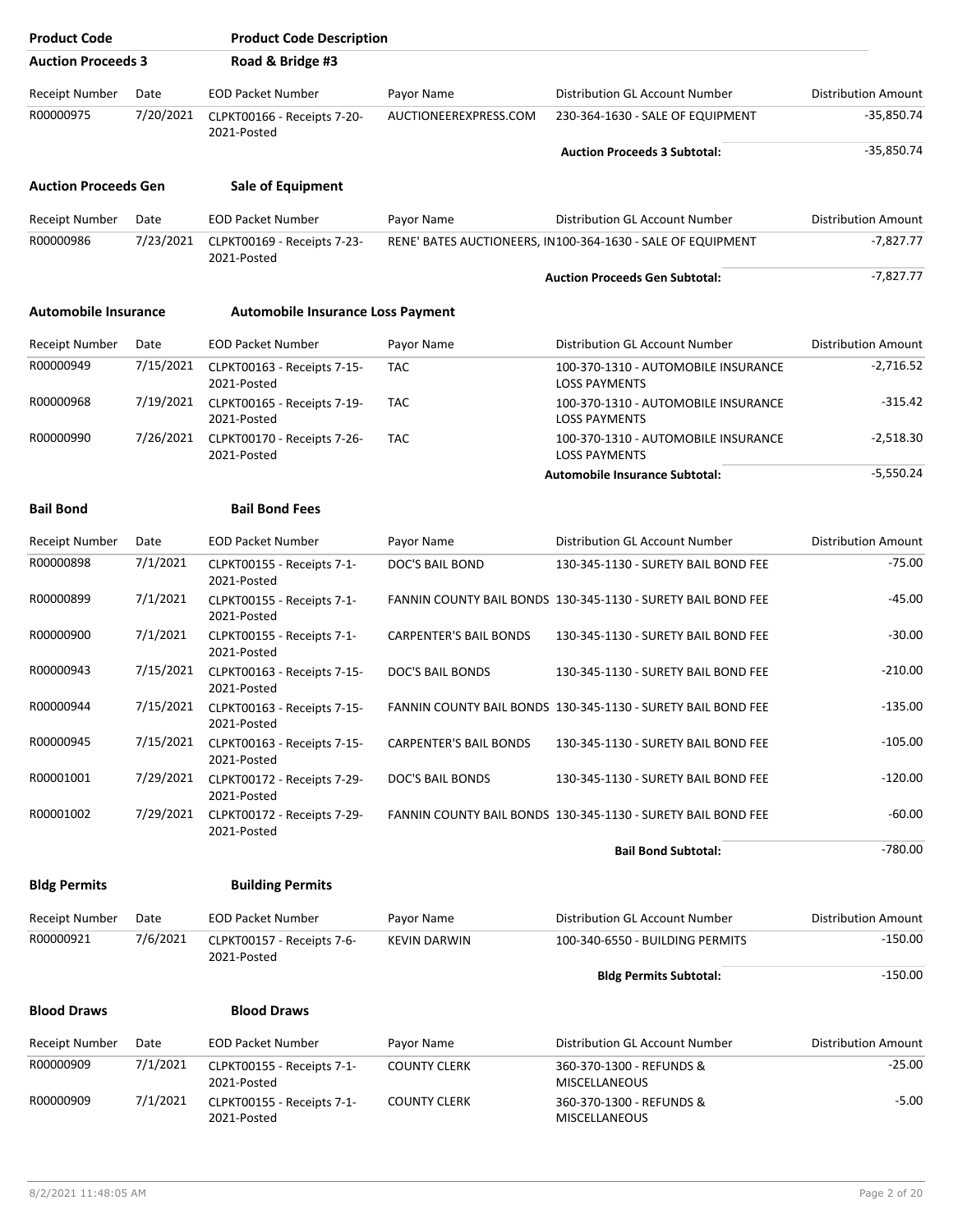| <b>Product Code</b>    |           | <b>Product Code Description</b>                      |                           |                                                    |                            |
|------------------------|-----------|------------------------------------------------------|---------------------------|----------------------------------------------------|----------------------------|
| R00000909              | 7/1/2021  | CLPKT00155 - Receipts 7-1-<br>2021-Posted            | <b>COUNTY CLERK</b>       | 360-370-1300 - REFUNDS &<br>MISCELLANEOUS          | $-25.00$                   |
| R00000971              |           | 7/20/2021 CLPKT00166 - Receipts 7-20-<br>2021-Posted | <b>FANNIN COUNTY CSCD</b> | 360-370-1300 - REFUNDS &<br>MISCELLANEOUS          | $-2.11$                    |
| R00000972              |           | 7/20/2021 CLPKT00166 - Receipts 7-20-<br>2021-Posted | <b>FANNIN COUNTY CSCD</b> | 360-370-1300 - REFUNDS &<br><b>MISCELLANEOUS</b>   | $-96.45$                   |
|                        |           |                                                      |                           | <b>Blood Draws Subtotal:</b>                       | $-153.56$                  |
| <b>Bond Super Fees</b> |           | <b>Bond Supervision Fees</b>                         |                           |                                                    |                            |
| Receipt Number         | Date      | <b>EOD Packet Number</b>                             | Payor Name                | Distribution GL Account Number                     | <b>Distribution Amount</b> |
| R00000939              | 7/12/2021 | CLPKT00161 - Receipts 7-12-<br>2021-Posted           | <b>FANNIN COUNTY CSCD</b> | 100-340-5730 - BOND SUPERVISION FEES               | $-8,314.00$                |
|                        |           |                                                      |                           | <b>Bond Super Fees Subtotal:</b>                   | $-8,314.00$                |
| <b>Car Reg General</b> |           | <b>Car Reg General</b>                               |                           |                                                    |                            |
| Receipt Number         | Date      | <b>EOD Packet Number</b>                             | Payor Name                | Distribution GL Account Number                     | <b>Distribution Amount</b> |
| R00000893              | 7/1/2021  | CLPKT00155 - Receipts 7-1-<br>2021-Posted            | TAX A/C                   | 100-321-2000 - COMMISSIONS ON CAR<br><b>REGIST</b> | $-1,821.85$                |
| R00000894              | 7/1/2021  | CLPKT00155 - Receipts 7-1-<br>2021-Posted            | TAX A/C                   | 100-321-2000 - COMMISSIONS ON CAR<br><b>REGIST</b> | $-6.90$                    |
| R00000895              | 7/1/2021  | CLPKT00155 - Receipts 7-1-<br>2021-Posted            | TAX A/C                   | 100-321-2000 - COMMISSIONS ON CAR<br><b>REGIST</b> | $-9.20$                    |
| R00000914              | 7/2/2021  | CLPKT00156 - Receipts 7-2-<br>2021-Posted            | TAX A/C                   | 100-321-2000 - COMMISSIONS ON CAR<br><b>REGIST</b> | -2,334.65                  |
| R00000950              | 7/15/2021 | CLPKT00163 - Receipts 7-15-<br>2021-Posted           | TAX A/C                   | 100-321-2000 - COMMISSIONS ON CAR<br><b>REGIST</b> | $-11.90$                   |
| R00000951              |           | 7/15/2021 CLPKT00163 - Receipts 7-15-<br>2021-Posted | TAX A/C                   | 100-321-2000 - COMMISSIONS ON CAR<br><b>REGIST</b> | $-69.00$                   |
| R00000953              | 7/15/2021 | CLPKT00163 - Receipts 7-15-<br>2021-Posted           | TAX A/C                   | 100-321-2000 - COMMISSIONS ON CAR<br><b>REGIST</b> | -2,900.80                  |
| R00000954              |           | 7/15/2021 CLPKT00163 - Receipts 7-15-<br>2021-Posted | TAX A/C                   | 100-321-2000 - COMMISSIONS ON CAR<br><b>REGIST</b> | $-9.20$                    |
| R00000955              |           | 7/15/2021 CLPKT00163 - Receipts 7-15-<br>2021-Posted | TAX A/C                   | 100-321-2000 - COMMISSIONS ON CAR<br><b>REGIST</b> | $-2,197.80$                |
| R00000978              | 7/21/2021 | CLPKT00167 - Receipts 7-21-<br>2021-Posted           | TAX A/C                   | 100-321-2000 - COMMISSIONS ON CAR<br><b>REGIST</b> | $-2.50$                    |
| R00000979              |           | 7/21/2021 CLPKT00167 - Receipts 7-21-<br>2021-Posted | TAX A/C                   | 100-321-2000 - COMMISSIONS ON CAR<br><b>REGIST</b> | $-2,742.60$                |
| R00000984              | 7/23/2021 | CLPKT00169 - Receipts 7-23-<br>2021-Posted           | TAX A/C                   | 100-321-2000 - COMMISSIONS ON CAR<br><b>REGIST</b> | $-4.80$                    |
| R00000998              |           | 7/29/2021 CLPKT00172 - Receipts 7-29-<br>2021-Posted | TAX A/C                   | 100-321-2000 - COMMISSIONS ON CAR<br><b>REGIST</b> | $-1,967.85$                |
| R00000999              | 7/29/2021 | CLPKT00172 - Receipts 7-29-<br>2021-Posted           | TAX A/C                   | 100-321-2000 - COMMISSIONS ON CAR<br><b>REGIST</b> | $-25.30$                   |
|                        |           |                                                      |                           | <b>Car Reg General Subtotal:</b>                   | $-14,104.35$               |

#### **Car Reg R&B Percenta Car Reg R&B Percentages**

| Receipt Number | Date     | <b>EOD Packet Number</b>                             | Pavor Name                              | Distribution GL Account Number          | <b>Distribution Amount</b> |
|----------------|----------|------------------------------------------------------|-----------------------------------------|-----------------------------------------|----------------------------|
| R00000893      | 7/1/2021 | TAX A/C<br>CLPKT00155 - Receipts 7-1-<br>2021-Posted |                                         | 210-321-3000 - COUNTY'S ADDITIONAL \$10 | $-1,251.33$                |
|                |          |                                                      | 220-321-3000 - COUNTY'S ADDITIONAL \$10 | $-1.457.64$                             |                            |
|                |          |                                                      | 230-321-3000 - COUNTY'S ADDITIONAL \$10 | $-2.186.45$                             |                            |

-1,244.58 240-321-3000 - COUNTY'S ADDITIONAL \$10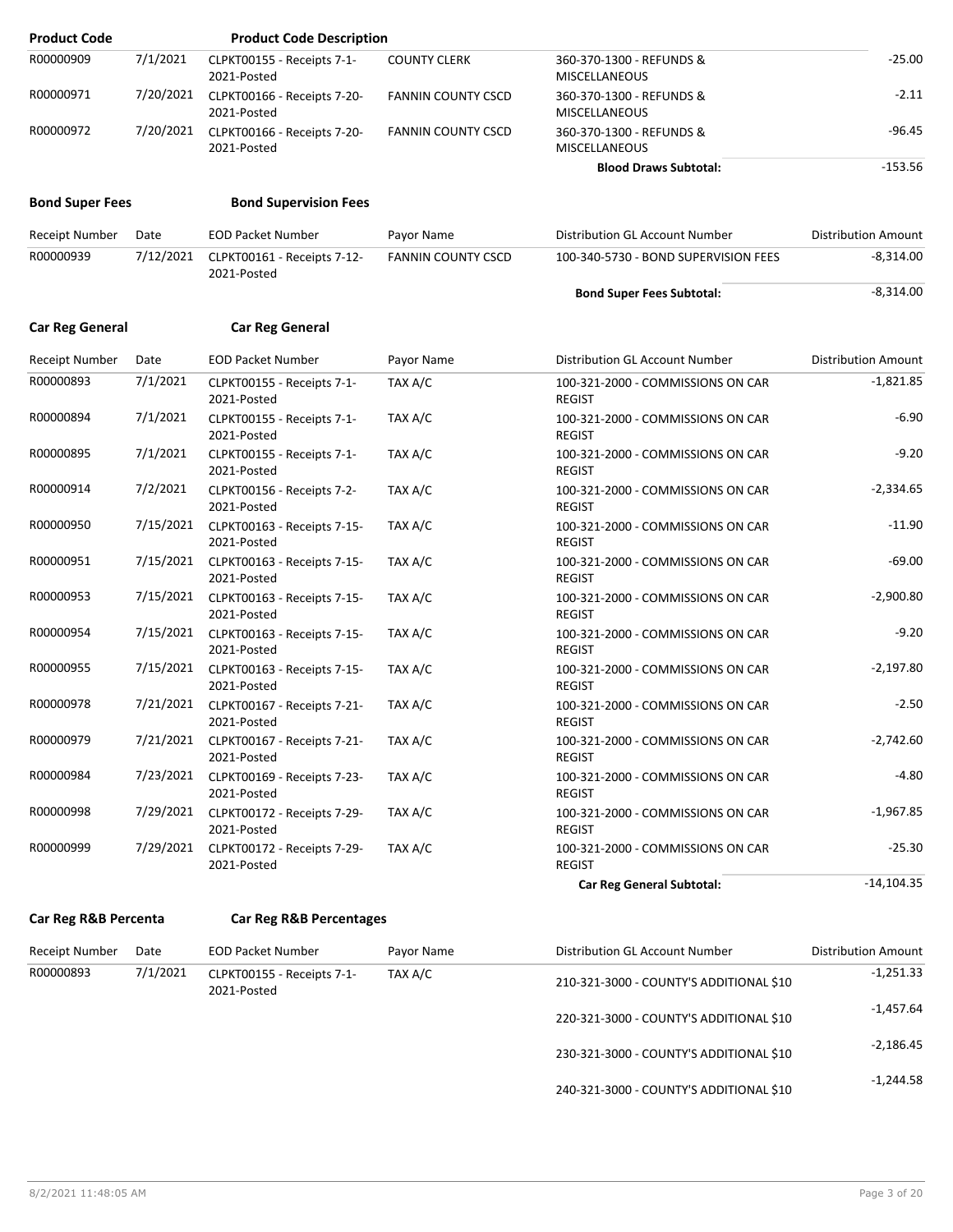| <b>Product Code</b> |           | <b>Product Code Description</b>                      |         |                                         |             |
|---------------------|-----------|------------------------------------------------------|---------|-----------------------------------------|-------------|
| R00000894           | 7/1/2021  | CLPKT00155 - Receipts 7-1-<br>2021-Posted            | TAX A/C | 210-321-3000 - COUNTY'S ADDITIONAL \$10 | $-6.12$     |
|                     |           |                                                      |         | 220-321-3000 - COUNTY'S ADDITIONAL \$10 | $-7.12$     |
|                     |           |                                                      |         | 230-321-3000 - COUNTY'S ADDITIONAL \$10 | $-10.68$    |
|                     |           |                                                      |         | 240-321-3000 - COUNTY'S ADDITIONAL \$10 | $-6.08$     |
| R00000914           | 7/2/2021  | CLPKT00156 - Receipts 7-2-<br>2021-Posted            | TAX A/C | 210-321-3000 - COUNTY'S ADDITIONAL \$10 | $-1,398.07$ |
|                     |           |                                                      |         | 220-321-3000 - COUNTY'S ADDITIONAL \$10 | $-1,628.56$ |
|                     |           |                                                      |         | 230-321-3000 - COUNTY'S ADDITIONAL \$10 | $-2,442.85$ |
|                     |           |                                                      |         | 240-321-3000 - COUNTY'S ADDITIONAL \$10 | $-1,390.52$ |
| R00000950           | 7/15/2021 | CLPKT00163 - Receipts 7-15-<br>2021-Posted           | TAX A/C | 210-321-3000 - COUNTY'S ADDITIONAL \$10 | $-6.12$     |
|                     |           |                                                      |         | 220-321-3000 - COUNTY'S ADDITIONAL \$10 | $-7.12$     |
|                     |           |                                                      |         | 230-321-3000 - COUNTY'S ADDITIONAL \$10 | $-10.68$    |
|                     |           |                                                      |         | 240-321-3000 - COUNTY'S ADDITIONAL \$10 | $-6.08$     |
| R00000951           |           | 7/15/2021 CLPKT00163 - Receipts 7-15-<br>2021-Posted | TAX A/C | 210-321-3000 - COUNTY'S ADDITIONAL \$10 | $-61.14$    |
|                     |           |                                                      |         | 220-321-3000 - COUNTY'S ADDITIONAL \$10 | $-71.22$    |
|                     |           |                                                      |         | 230-321-3000 - COUNTY'S ADDITIONAL \$10 | $-106.83$   |
|                     |           |                                                      |         | 240-321-3000 - COUNTY'S ADDITIONAL \$10 | $-60.81$    |
| R00000953           |           | 7/15/2021 CLPKT00163 - Receipts 7-15-<br>2021-Posted | TAX A/C | 210-321-3000 - COUNTY'S ADDITIONAL \$10 | $-1,779.18$ |
|                     |           |                                                      |         | 220-321-3000 - COUNTY'S ADDITIONAL \$10 | $-2,072.50$ |
|                     |           |                                                      |         | 230-321-3000 - COUNTY'S ADDITIONAL \$10 | $-3,108.75$ |
|                     |           |                                                      |         | 240-321-3000 - COUNTY'S ADDITIONAL \$10 | $-1,769.57$ |
| R00000954           | 7/15/2021 | CLPKT00163 - Receipts 7-15-<br>2021-Posted           | TAX A/C | 210-321-3000 - COUNTY'S ADDITIONAL \$10 | $-8.15$     |
|                     |           |                                                      |         | 220-321-3000 - COUNTY'S ADDITIONAL \$10 | $-9.50$     |
|                     |           |                                                      |         | 230-321-3000 - COUNTY'S ADDITIONAL \$10 | $-14.24$    |
|                     |           |                                                      |         | 240-321-3000 - COUNTY'S ADDITIONAL \$10 | $-8.11$     |
| R00000955           |           | 7/15/2021 CLPKT00163 - Receipts 7-15-<br>2021-Posted | TAX A/C | 210-321-3000 - COUNTY'S ADDITIONAL \$10 | $-1,371.58$ |
|                     |           |                                                      |         | 220-321-3000 - COUNTY'S ADDITIONAL \$10 | $-1,597.70$ |
|                     |           |                                                      |         | 230-321-3000 - COUNTY'S ADDITIONAL \$10 | $-2,396.55$ |
|                     |           |                                                      |         | 240-321-3000 - COUNTY'S ADDITIONAL \$10 | $-1,364.17$ |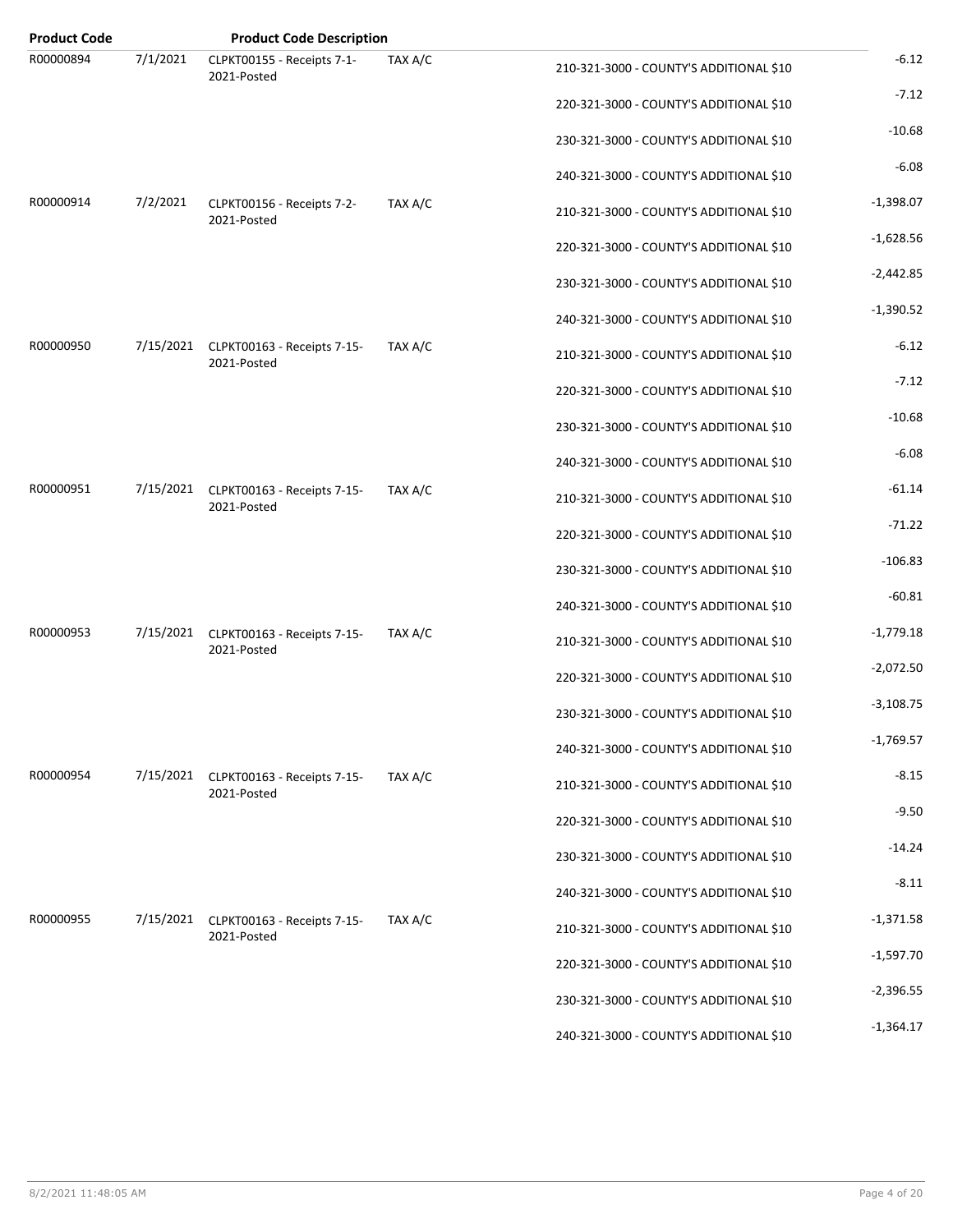| <b>Product Code</b> |           | <b>Product Code Description</b>            |         |                                         |              |
|---------------------|-----------|--------------------------------------------|---------|-----------------------------------------|--------------|
| R00000979           | 7/21/2021 | CLPKT00167 - Receipts 7-21-<br>2021-Posted | TAX A/C | 210-321-3000 - COUNTY'S ADDITIONAL \$10 | $-1,406.22$  |
|                     |           |                                            |         | 220-321-3000 - COUNTY'S ADDITIONAL \$10 | $-1,638.06$  |
|                     |           |                                            |         | 230-321-3000 - COUNTY'S ADDITIONAL \$10 | $-2,457.09$  |
|                     |           |                                            |         | 240-321-3000 - COUNTY'S ADDITIONAL \$10 | $-1,398.63$  |
| R00000984           | 7/23/2021 | CLPKT00169 - Receipts 7-23-<br>2021-Posted | TAX A/C | 210-321-3000 - COUNTY'S ADDITIONAL \$10 | $-2.04$      |
|                     |           |                                            |         | 220-321-3000 - COUNTY'S ADDITIONAL \$10 | $-2.37$      |
|                     |           |                                            |         | 230-321-3000 - COUNTY'S ADDITIONAL \$10 | $-3.56$      |
|                     |           |                                            |         | 240-321-3000 - COUNTY'S ADDITIONAL \$10 | $-2.03$      |
| R00000998           | 7/29/2021 | CLPKT00172 - Receipts 7-29-<br>2021-Posted | TAX A/C | 210-321-3000 - COUNTY'S ADDITIONAL \$10 | $-1,347.12$  |
|                     |           |                                            |         | 220-321-3000 - COUNTY'S ADDITIONAL \$10 | $-1,569.21$  |
|                     |           |                                            |         | 230-321-3000 - COUNTY'S ADDITIONAL \$10 | $-2,353.82$  |
|                     |           |                                            |         | 240-321-3000 - COUNTY'S ADDITIONAL \$10 | $-1,339.85$  |
| R00000999           | 7/29/2021 | CLPKT00172 - Receipts 7-29-<br>2021-Posted | TAX A/C | 210-321-3000 - COUNTY'S ADDITIONAL \$10 | $-22.42$     |
|                     |           |                                            |         | 220-321-3000 - COUNTY'S ADDITIONAL \$10 | $-26.11$     |
|                     |           |                                            |         | 230-321-3000 - COUNTY'S ADDITIONAL \$10 | $-39.17$     |
|                     |           |                                            |         | 240-321-3000 - COUNTY'S ADDITIONAL \$10 | $-22.30$     |
|                     |           |                                            |         | Car Reg R&B Percenta Subtotal:          | $-42,490.00$ |

**Car Titles Commission on Car Titles**

| <b>Receipt Number</b> | Date      | <b>EOD Packet Number</b>                   | Payor Name | Distribution GL Account Number                    | Distribution Amount |
|-----------------------|-----------|--------------------------------------------|------------|---------------------------------------------------|---------------------|
| R00000896             | 7/1/2021  | CLPKT00155 - Receipts 7-1-<br>2021-Posted  | TAX A/C    | 100-321-2500 - COMMISSION ON CAR<br><b>TITLES</b> | $-625.00$           |
| R00000897             | 7/1/2021  | CLPKT00155 - Receipts 7-1-<br>2021-Posted  | TAX A/C    | 100-321-2500 - COMMISSION ON CAR<br><b>TITLES</b> | $-800.00$           |
| R00000915             | 7/2/2021  | CLPKT00156 - Receipts 7-2-<br>2021-Posted  | TAX A/C    | 100-321-2500 - COMMISSION ON CAR<br><b>TITLES</b> | $-950.00$           |
| R00000952             | 7/15/2021 | CLPKT00163 - Receipts 7-15-<br>2021-Posted | TAX A/C    | 100-321-2500 - COMMISSION ON CAR<br><b>TITLES</b> | $-870.00$           |
| R00000956             | 7/15/2021 | CLPKT00163 - Receipts 7-15-<br>2021-Posted | TAX A/C    | 100-321-2500 - COMMISSION ON CAR<br><b>TITLES</b> | $-670.00$           |
| R00000976             | 7/21/2021 | CLPKT00167 - Receipts 7-21-<br>2021-Posted | TAX A/C    | 100-321-2500 - COMMISSION ON CAR<br><b>TITLES</b> | $-995.00$           |
| R00001000             | 7/29/2021 | CLPKT00172 - Receipts 7-29-<br>2021-Posted | TAX A/C    | 100-321-2500 - COMMISSION ON CAR<br><b>TITLES</b> | $-850.00$           |

#### Car Titles Subtotal:  $-5,760.00$

#### **Cobra Health Payroll Cobra Health**

| Receipt Number | Date     | <b>EOD Packet Number</b>                  | Payor Name        | Distribution GL Account Number                   | <b>Distribution Amount</b> |
|----------------|----------|-------------------------------------------|-------------------|--------------------------------------------------|----------------------------|
| R00000913      | 7/1/2021 | CLPKT00155 - Receipts 7-1-<br>2021-Posted | VALTA SIEBENTHALL | 950-370-1300 - REFUNDS &<br><b>MISCELLANEOUS</b> | -988.96                    |
| R00000923      | 7/7/2021 | CLPKT00158 - Receipts 7-7-<br>2021-Posted | SUZANNE STOWE     | 950-370-1300 - REFUNDS &<br><b>MISCELLANEOUS</b> | -988.96                    |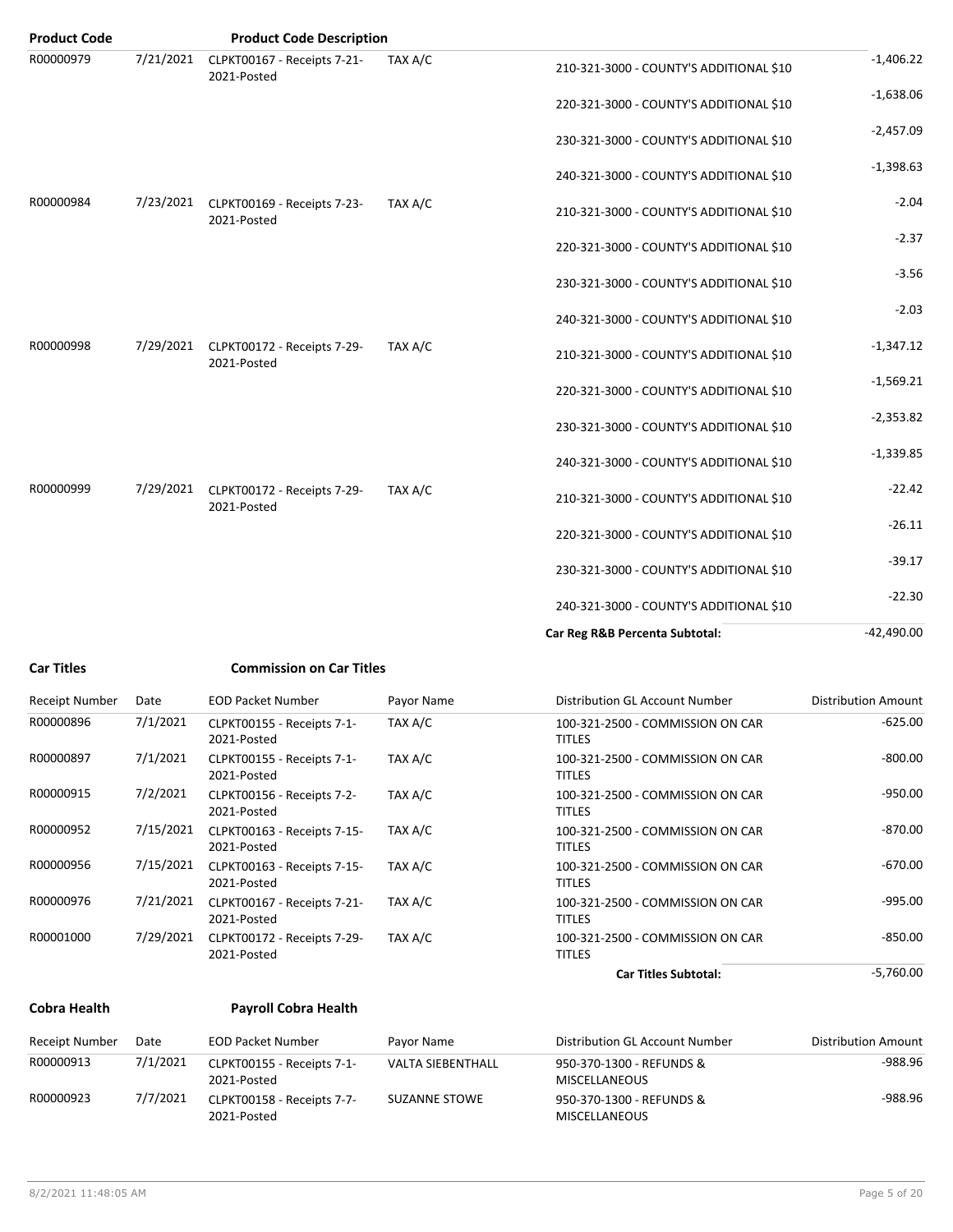| <b>Product Code</b>       |           | <b>Product Code Description</b>            |                          |                                                       |                            |
|---------------------------|-----------|--------------------------------------------|--------------------------|-------------------------------------------------------|----------------------------|
| R00000942                 | 7/13/2021 | CLPKT00162 - Receipts 7-13-<br>2021-Posted | PEGGY HIX                | 950-370-1300 - REFUNDS &<br><b>MISCELLANEOUS</b>      | $-988.96$                  |
|                           |           |                                            |                          | <b>Cobra Health Subtotal:</b>                         | $-2,966.88$                |
| <b>Const Pct 1 Fees</b>   |           | <b>Const Pct 1 Fees</b>                    |                          |                                                       |                            |
| <b>Receipt Number</b>     | Date      | <b>EOD Packet Number</b>                   | Payor Name               | Distribution GL Account Number                        | <b>Distribution Amount</b> |
| R00000916                 | 7/2/2021  | CLPKT00156 - Receipts 7-2-<br>2021-Posted  | <b>CONSTABLE PCT. #1</b> | 100-340-5510 - CONSTABLE PCT. 1 FEES                  | $-75.00$                   |
| R00000917                 | 7/2/2021  | CLPKT00156 - Receipts 7-2-<br>2021-Posted  | <b>CONSTABLE PCT. #1</b> | 100-340-5510 - CONSTABLE PCT. 1 FEES                  | $-75.00$                   |
| R00000992                 | 7/27/2021 | CLPKT00171 - Receipts 7-27-<br>2021-Posted | <b>CONSTABLE PCT. #1</b> | 100-340-5510 - CONSTABLE PCT. 1 FEES                  | $-70.00$                   |
|                           |           |                                            |                          | <b>Const Pct 1 Fees Subtotal:</b>                     | $-220.00$                  |
| <b>Contraband DA Fee</b>  |           | <b>Contraband Forfeiture DA Fee</b>        |                          |                                                       |                            |
| <b>Receipt Number</b>     | Date      | <b>EOD Packet Number</b>                   | Payor Name               | Distribution GL Account Number                        | <b>Distribution Amount</b> |
| R00000941                 | 7/13/2021 | CLPKT00162 - Receipts 7-13-<br>2021-Posted | <b>STEVEN NAVARRE</b>    | 360-352-2000 - CONTRABAND FORFEITURE                  | $-1,667.00$                |
|                           |           |                                            |                          | <b>Contraband DA Fee Subtotal:</b>                    | $-1,667.00$                |
| <b>Contraband Forf</b>    |           | <b>Contraband Fordeiture</b>               |                          |                                                       |                            |
| <b>Receipt Number</b>     | Date      | <b>EOD Packet Number</b>                   | Payor Name               | Distribution GL Account Number                        | <b>Distribution Amount</b> |
| R00000941                 | 7/13/2021 | CLPKT00162 - Receipts 7-13-<br>2021-Posted | <b>STEVEN NAVARRE</b>    | 560-352-2000 - CONTRABAND FORFEITURE                  | $-3,333.00$                |
|                           |           |                                            |                          | <b>Contraband Forf Subtotal:</b>                      | $-3,333.00$                |
| <b>County Records Mgt</b> |           | <b>County Records Mgt</b>                  |                          |                                                       |                            |
| <b>Receipt Number</b>     | Date      | <b>EOD Packet Number</b>                   | Payor Name               | Distribution GL Account Number                        | <b>Distribution Amount</b> |
| R00000957                 | 7/15/2021 | CLPKT00163 - Receipts 7-15-<br>2021-Posted | <b>DISTRICT CLERK</b>    | 200-370-1350 - CO.OFFICE REC.MNGMT.FEE                | $-811.93$                  |
|                           |           |                                            |                          | <b>County Records Mgt Subtotal:</b>                   | $-811.93$                  |
| <b>Court Costs</b>        |           | <b>Court Cost and Arrest Fees</b>          |                          |                                                       |                            |
| Receipt Number            | Date      | <b>EOD Packet Number</b>                   | Payor Name               | <b>Distribution GL Account Number</b>                 | <b>Distribution Amount</b> |
| R00000957                 | 7/15/2021 | CLPKT00163 - Receipts 7-15-<br>2021-Posted | <b>DISTRICT CLERK</b>    | 100-318-1300 - COURT COSTS/ARREST FEES                | $-15,067.02$               |
|                           |           |                                            |                          | <b>Court Costs Subtotal:</b>                          | $-15,067.02$               |
| <b>Court Rec Pres</b>     |           | <b>Dist Clk Ct Rec Pres</b>                |                          |                                                       |                            |
| <b>Receipt Number</b>     | Date      | <b>EOD Packet Number</b>                   | Payor Name               | Distribution GL Account Number                        | <b>Distribution Amount</b> |
| R00000957                 | 7/15/2021 | CLPKT00163 - Receipts 7-15-<br>2021-Posted | <b>DISTRICT CLERK</b>    | 193-370-1330 - DIST.CLK.COURT RECORDS<br>PRESERVATION | $-322.65$                  |
|                           |           |                                            |                          | <b>Court Rec Pres Subtotal:</b>                       | $-322.65$                  |
| <b>Court Reporter</b>     |           | <b>Court Reporter</b>                      |                          |                                                       |                            |
| <b>Receipt Number</b>     | Date      | <b>EOD Packet Number</b>                   | Payor Name               | Distribution GL Account Number                        | <b>Distribution Amount</b> |
| R00000957                 | 7/15/2021 | CLPKT00163 - Receipts 7-15-<br>2021-Posted | <b>DISTRICT CLERK</b>    | 100-370-1620 - COURT REPORTER SERVICE<br>FEE          | -405.00                    |
|                           |           |                                            |                          | <b>Court Reporter Subtotal:</b>                       | $-405.00$                  |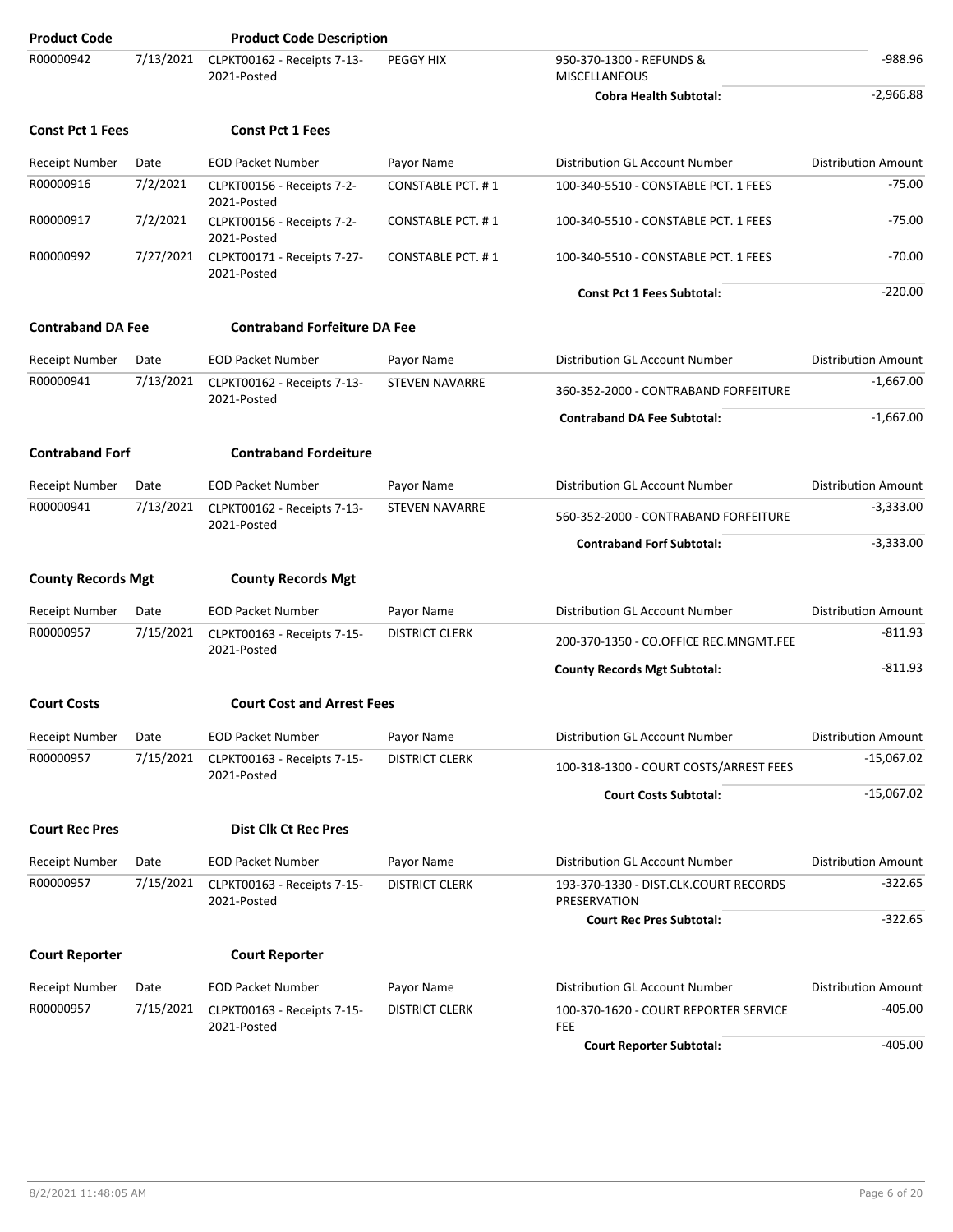| <b>Product Code</b>        |           | <b>Product Code Description</b>            |                       |                                                                               |                            |
|----------------------------|-----------|--------------------------------------------|-----------------------|-------------------------------------------------------------------------------|----------------------------|
| <b>Courthouse Security</b> |           | <b>Dist Clk</b>                            |                       |                                                                               |                            |
| Receipt Number             | Date      | <b>EOD Packet Number</b>                   | Payor Name            | Distribution GL Account Number                                                | <b>Distribution Amount</b> |
| R00000957                  | 7/15/2021 | CLPKT00163 - Receipts 7-15-<br>2021-Posted | <b>DISTRICT CLERK</b> | 110-340-6500 - DISTRICT CLERK FEES                                            | $-361.35$                  |
|                            |           |                                            |                       | <b>Courthouse Security Subtotal:</b>                                          | $-361.35$                  |
| <b>Culvert General</b>     |           | <b>Culvert Permit</b>                      |                       |                                                                               |                            |
| <b>Receipt Number</b>      | Date      | <b>EOD Packet Number</b>                   | Payor Name            | Distribution GL Account Number                                                | <b>Distribution Amount</b> |
| R00000902                  | 7/1/2021  | CLPKT00155 - Receipts 7-1-<br>2021-Posted  |                       | C & A GENERAL CONTRACTING 100-370-1420 - CULVERT PERMITTING<br><b>PROCESS</b> | $-20.00$                   |
| R00000904                  | 7/1/2021  | CLPKT00155 - Receipts 7-1-<br>2021-Posted  | LUTHER CANTRELL       | 100-370-1420 - CULVERT PERMITTING<br><b>PROCESS</b>                           | $-10.00$                   |
| R00000918                  | 7/6/2021  | CLPKT00157 - Receipts 7-6-<br>2021-Posted  | JOHNATHAN ASHMORE     | 100-370-1420 - CULVERT PERMITTING<br><b>PROCESS</b>                           | $-10.00$                   |
| R00000919                  | 7/6/2021  | CLPKT00157 - Receipts 7-6-<br>2021-Posted  |                       | MATTHEW & SHAYLA EADLER 100-370-1420 - CULVERT PERMITTING<br><b>PROCESS</b>   | $-10.00$                   |
| R00000922                  | 7/6/2021  | CLPKT00157 - Receipts 7-6-<br>2021-Posted  | <b>BARBARA MORMAN</b> | 100-370-1420 - CULVERT PERMITTING<br><b>PROCESS</b>                           | $-10.00$                   |
| R00000928                  | 7/8/2021  | CLPKT00159 - Receipts 7-8-<br>2021-Posted  | <b>JOHN JACKSON</b>   | 100-370-1420 - CULVERT PERMITTING<br><b>PROCESS</b>                           | $-10.00$                   |
| R00000931                  | 7/9/2021  | CLPKT00160 - Receipts 7-9-<br>2021-Posted  | LYNSEY BOUNDS         | 100-370-1420 - CULVERT PERMITTING<br><b>PROCESS</b>                           | $-10.00$                   |
| R00000932                  | 7/9/2021  | CLPKT00160 - Receipts 7-9-<br>2021-Posted  | <b>JOHN JACKSON</b>   | 100-370-1420 - CULVERT PERMITTING<br><b>PROCESS</b>                           | $-10.00$                   |
| R00000946                  | 7/15/2021 | CLPKT00163 - Receipts 7-15-<br>2021-Posted |                       | LEONARD REIMER/JAMES REIN100-370-1420 - CULVERT PERMITTING<br><b>PROCESS</b>  | $-10.00$                   |
| R00000980                  | 7/21/2021 | CLPKT00167 - Receipts 7-21-<br>2021-Posted | RALPH CASTRO          | 100-370-1420 - CULVERT PERMITTING<br><b>PROCESS</b>                           | $-10.00$                   |
| R00000987                  | 7/23/2021 | CLPKT00169 - Receipts 7-23-<br>2021-Posted | <b>CHRISTINS LOTE</b> | 100-370-1420 - CULVERT PERMITTING<br><b>PROCESS</b>                           | $-10.00$                   |
| R00001003                  | 7/30/2021 | CLPKT00173 - Receipts 7-30-<br>2021-Posted | YESINIA CRUZ          | 100-370-1420 - CULVERT PERMITTING<br><b>PROCESS</b>                           | $-10.00$                   |
|                            |           |                                            |                       | <b>Culvert General Subtotal:</b>                                              | $-130.00$                  |
| <b>Culvert R&amp;B 1</b>   |           | <b>Culvert Permit</b>                      |                       |                                                                               |                            |
| <b>Receipt Number</b>      | Date      | <b>EOD Packet Number</b>                   | Payor Name            | Distribution GL Account Number                                                | <b>Distribution Amount</b> |
| R00000928                  | 7/8/2021  | CLPKT00159 - Receipts 7-8-<br>2021-Posted  | JOHN JACKSON          | 210-370-1420 - CULVERT PERMITTING<br><b>PROCESS</b>                           | $-20.00$                   |
| R00000931                  | 7/9/2021  | CLPKT00160 - Receipts 7-9-<br>2021-Posted  | <b>LYNSEY BOUNDS</b>  | 210-370-1420 - CULVERT PERMITTING<br><b>PROCESS</b>                           | $-20.00$                   |
| R00000932                  | 7/9/2021  | CLPKT00160 - Receipts 7-9-<br>2021-Posted  | JOHN JACKSON          | 210-370-1420 - CULVERT PERMITTING<br><b>PROCESS</b>                           | $-20.00$                   |
| R00000987                  | 7/23/2021 | CLPKT00169 - Receipts 7-23-<br>2021-Posted | <b>CHRISTINS LOTE</b> | 210-370-1420 - CULVERT PERMITTING<br><b>PROCESS</b>                           | $-20.00$                   |
| R00001003                  | 7/30/2021 | CLPKT00173 - Receipts 7-30-<br>2021-Posted | YESINIA CRUZ          | 210-370-1420 - CULVERT PERMITTING<br><b>PROCESS</b>                           | $-20.00$                   |

```
Culvert R&B 1 Subtotal: -100.00
```
**Culvert R&B 2 Culvert Permit**

| Receipt Number | Date     | EOD Packet Number                         | Pavor Name     | Distribution GL Account Number                                              | <b>Distribution Amount</b> |
|----------------|----------|-------------------------------------------|----------------|-----------------------------------------------------------------------------|----------------------------|
| R00000919      | 7/6/2021 | CLPKT00157 - Receipts 7-6-<br>2021-Posted |                | MATTHEW & SHAYLA EADLER 220-370-1420 - CULVERT PERMITTING<br><b>PROCESS</b> | $-20.00$                   |
| R00000922      | 7/6/2021 | CLPKT00157 - Receipts 7-6-<br>2021-Posted | BARBARA MORMAN | 220-370-1420 - CULVERT PERMITTING<br><b>PROCESS</b>                         | $-20.00$                   |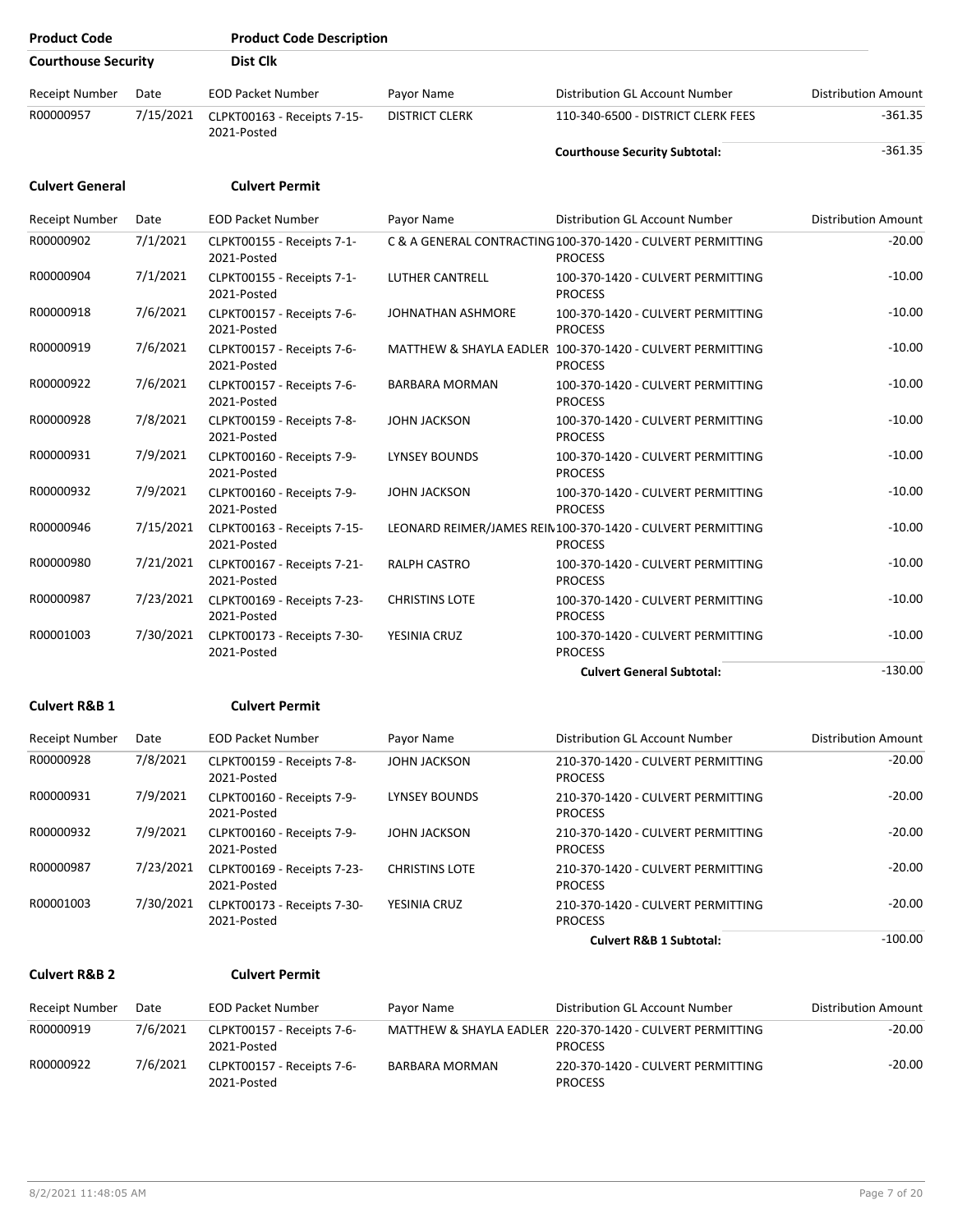| <b>Product Code</b>       |           | <b>Product Code Description</b>            |                           |                                                                               |                            |
|---------------------------|-----------|--------------------------------------------|---------------------------|-------------------------------------------------------------------------------|----------------------------|
| R00000980                 | 7/21/2021 | CLPKT00167 - Receipts 7-21-<br>2021-Posted | <b>RALPH CASTRO</b>       | 220-370-1420 - CULVERT PERMITTING<br><b>PROCESS</b>                           | -20.00                     |
|                           |           |                                            |                           | <b>Culvert R&amp;B 2 Subtotal:</b>                                            | $-60.00$                   |
| <b>Culvert R&amp;B 3</b>  |           | <b>Culvert Permit</b>                      |                           |                                                                               |                            |
| <b>Receipt Number</b>     | Date      | <b>EOD Packet Number</b>                   | Payor Name                | Distribution GL Account Number                                                | Distribution Amount        |
| R00000904                 | 7/1/2021  | CLPKT00155 - Receipts 7-1-<br>2021-Posted  | LUTHER CANTRELL           | 230-370-1420 - CULVERT PERMITTING<br><b>PROCESS</b>                           | $-20.00$                   |
| R00000918                 | 7/6/2021  | CLPKT00157 - Receipts 7-6-<br>2021-Posted  | JOHNATHAN ASHMORE         | 230-370-1420 - CULVERT PERMITTING<br><b>PROCESS</b>                           | $-20.00$                   |
| R00000946                 | 7/15/2021 | CLPKT00163 - Receipts 7-15-<br>2021-Posted |                           | LEONARD REIMER/JAMES REIN230-370-1420 - CULVERT PERMITTING<br><b>PROCESS</b>  | $-20.00$                   |
|                           |           |                                            |                           | <b>Culvert R&amp;B 3 Subtotal:</b>                                            | $-60.00$                   |
| <b>Culvert R&amp;B4</b>   |           | <b>Culvert Permit</b>                      |                           |                                                                               |                            |
| <b>Receipt Number</b>     | Date      | <b>EOD Packet Number</b>                   | Payor Name                | Distribution GL Account Number                                                | <b>Distribution Amount</b> |
| R00000902                 | 7/1/2021  | CLPKT00155 - Receipts 7-1-<br>2021-Posted  |                           | C & A GENERAL CONTRACTING 240-370-1420 - CULVERT PERMITTING<br><b>PROCESS</b> | $-40.00$                   |
|                           |           |                                            |                           | <b>Culvert R&amp;B4 Subtotal:</b>                                             | $-40.00$                   |
| <b>Current Prop Tax</b>   |           | <b>Flat Amount</b>                         |                           |                                                                               |                            |
| Receipt Number            | Date      | <b>EOD Packet Number</b>                   | Payor Name                | Distribution GL Account Number                                                | <b>Distribution Amount</b> |
| R00000925                 | 7/7/2021  | CLPKT00158 - Receipts 7-7-                 | <b>APPRAISAL DISTRICT</b> | 600-310-1100 - CURRENT TAXES                                                  | $-2,809.19$                |
|                           |           | 2021-Posted                                |                           |                                                                               |                            |
| R00000933                 | 7/9/2021  | CLPKT00160 - Receipts 7-9-<br>2021-Posted  | APPRAISAL DISTRICT        | 600-310-1100 - CURRENT TAXES                                                  | $-2,548.21$                |
| R00000963                 | 7/16/2021 | CLPKT00164 - Receipts 7-16-<br>2021-Posted | APPRAISAL DISTRICT        | 600-310-1100 - CURRENT TAXES                                                  | $-3,694.56$                |
| R00000985                 | 7/23/2021 | CLPKT00169 - Receipts 7-23-<br>2021-Posted | APPRAISAL DISTRICT        | 600-310-1100 - CURRENT TAXES                                                  | $-1,481.17$                |
| R00001007                 | 7/30/2021 | CLPKT00173 - Receipts 7-30-<br>2021-Posted | <b>APPRAISAL DISTRICT</b> | 600-310-1100 - CURRENT TAXES                                                  | $-3,740.45$                |
|                           |           |                                            |                           | <b>Current Prop Tax Subtotal:</b>                                             | $-14,273.58$               |
| <b>Current Prop Taxes</b> |           | <b>Current Prop Taxes</b>                  |                           |                                                                               |                            |
|                           |           |                                            |                           |                                                                               |                            |
| Receipt Number            | Date      | <b>EOD Packet Number</b>                   | Payor Name                | Distribution GL Account Number                                                | <b>Distribution Amount</b> |
| R00000925                 | 7/7/2021  | CLPKT00158 - Receipts 7-7-<br>2021-Posted  | APPRAISAL DISTRICT        | 100-310-1100 - CURRENT TAXES                                                  | $-20,565.86$               |
|                           |           |                                            |                           | 210-310-1100 - CURRENT TAXES                                                  | $-1,182.01$                |
|                           |           |                                            |                           | 220-310-1100 - CURRENT TAXES                                                  | $-1,377.12$                |
|                           |           |                                            |                           | 230-310-1100 - CURRENT TAXES                                                  | $-2,065.55$                |
|                           |           |                                            |                           | 240-310-1100 - CURRENT TAXES                                                  | $-1,175.95$                |
| R00000933                 | 7/9/2021  | CLPKT00160 - Receipts 7-9-                 | <b>APPRAISAL DISTRICT</b> | 100-310-1100 - CURRENT TAXES                                                  | $-18,660.85$               |
|                           |           | 2021-Posted                                |                           | 210-310-1100 - CURRENT TAXES                                                  | $-1,072.52$                |
|                           |           |                                            |                           | 220-310-1100 - CURRENT TAXES                                                  | $-1,249.56$                |
|                           |           |                                            |                           | 230-310-1100 - CURRENT TAXES                                                  | $-1,874.22$                |
|                           |           |                                            |                           | 240-310-1100 - CURRENT TAXES                                                  | $-1,067.02$                |
| R00000963                 | 7/16/2021 | CLPKT00164 - Receipts 7-16-                | <b>APPRAISAL DISTRICT</b> | 100-310-1100 - CURRENT TAXES                                                  | $-27,081.29$               |
|                           |           | 2021-Posted                                |                           | 210-310-1100 - CURRENT TAXES                                                  | $-1,556.48$                |
|                           |           |                                            |                           | 220-310-1100 - CURRENT TAXES                                                  | $-1,813.41$                |
|                           |           |                                            |                           | 230-310-1100 - CURRENT TAXES                                                  | $-2,719.94$                |
|                           |           |                                            |                           | 240-310-1100 - CURRENT TAXES                                                  | $-1,548.50$                |
| R00000985                 | 7/23/2021 | CLPKT00169 - Receipts 7-23-                | <b>APPRAISAL DISTRICT</b> | 100-310-1100 - CURRENT TAXES                                                  | $-10,874.22$               |
|                           |           | 2021-Posted                                |                           | 210-310-1100 - CURRENT TAXES                                                  | $-624.99$                  |
|                           |           |                                            |                           | 220-310-1100 - CURRENT TAXES                                                  | $-728.15$                  |
|                           |           |                                            |                           | 230-310-1100 - CURRENT TAXES                                                  | $-1,092.16$                |
|                           |           |                                            |                           | 240-310-1100 - CURRENT TAXES                                                  | $-621.78$                  |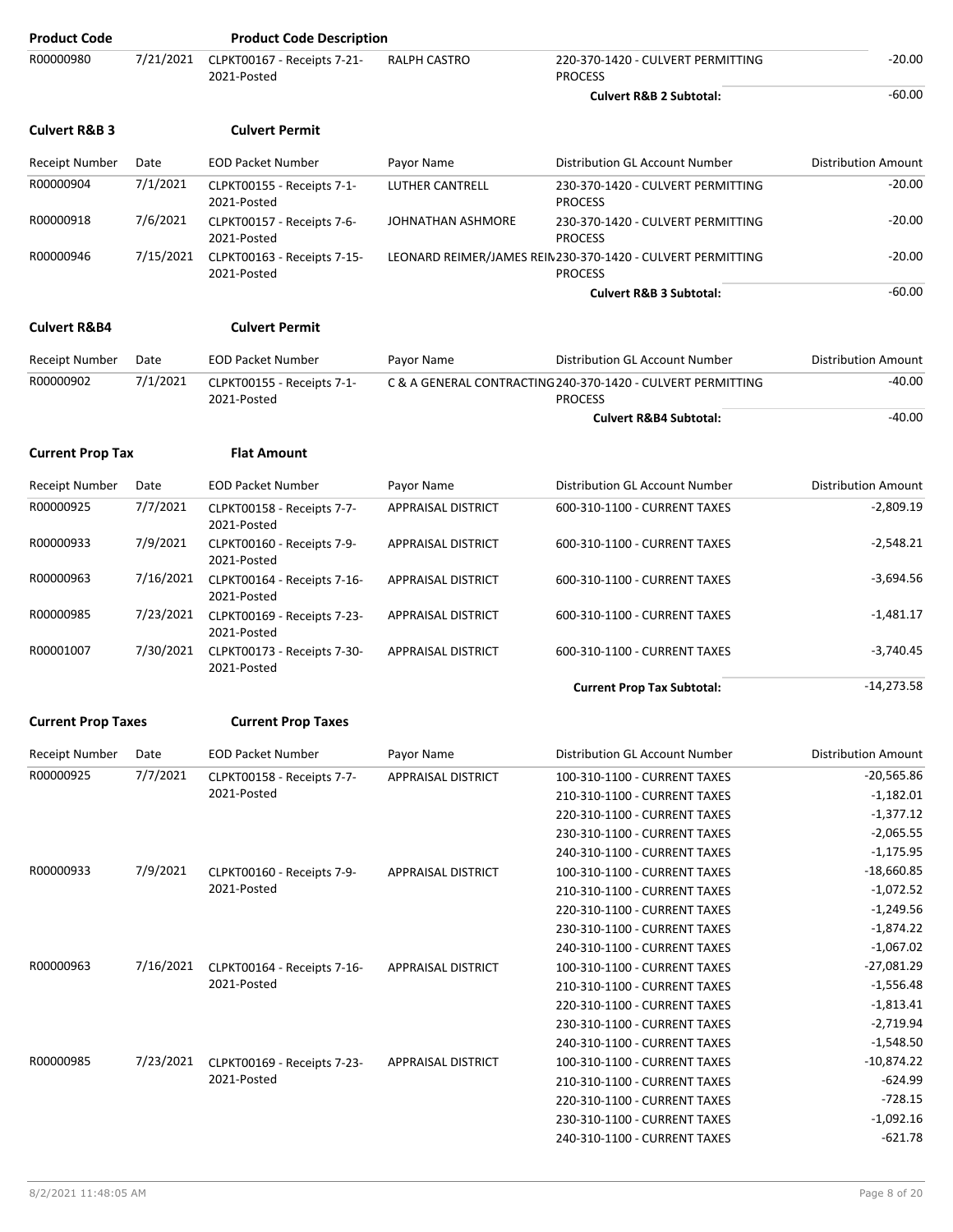| <b>Product Code</b>        |           | <b>Product Code Description</b> |                           |                                     |                     |
|----------------------------|-----------|---------------------------------|---------------------------|-------------------------------------|---------------------|
| R00001007                  | 7/30/2021 | CLPKT00173 - Receipts 7-30-     | <b>APPRAISAL DISTRICT</b> | 100-310-1100 - CURRENT TAXES        | -27,393.36          |
|                            |           | 2021-Posted                     |                           | 210-310-1100 - CURRENT TAXES        | $-1,574.42$         |
|                            |           |                                 |                           | 220-310-1100 - CURRENT TAXES        | -1,834.30           |
|                            |           |                                 |                           | 230-310-1100 - CURRENT TAXES        | $-2,751.28$         |
|                            |           |                                 |                           | 240-310-1100 - CURRENT TAXES        | $-1,566.34$         |
|                            |           |                                 |                           | <b>Current Prop Taxes Subtotal:</b> | $-134,071.28$       |
| <b>Delinguent Prop Tax</b> |           | <b>Flat Amount</b>              |                           |                                     |                     |
| Receipt Number             | Date      | <b>EOD Packet Number</b>        | Pavor Name                | Distribution GL Account Number      | Distribution Amount |

| <b>INCREIDE INQUINER</b> | <b>Ducc</b> | L V V I UCKC L I IUI I I IVCI              |                           | PIJU INUUDIT OL AUUDUITU ITUITINUT   | piju i pauvi milovi i t |
|--------------------------|-------------|--------------------------------------------|---------------------------|--------------------------------------|-------------------------|
| R00000925                | 7/7/2021    | CLPKT00158 - Receipts 7-7-<br>2021-Posted  | <b>APPRAISAL DISTRICT</b> | 600-310-1200 - DELINQUENT TAXES      | $-345.93$               |
| R00000933                | 7/9/2021    | CLPKT00160 - Receipts 7-9-<br>2021-Posted  | <b>APPRAISAL DISTRICT</b> | 600-310-1200 - DELINQUENT TAXES      | $-145.45$               |
| R00000963                | 7/16/2021   | CLPKT00164 - Receipts 7-16-<br>2021-Posted | <b>APPRAISAL DISTRICT</b> | 600-310-1200 - DELINQUENT TAXES      | $-1,243.44$             |
| R00000985                | 7/23/2021   | CLPKT00169 - Receipts 7-23-<br>2021-Posted | <b>APPRAISAL DISTRICT</b> | 600-310-1200 - DELINQUENT TAXES      | $-5,647.58$             |
| R00000985                | 7/23/2021   | CLPKT00169 - Receipts 7-23-<br>2021-Posted | <b>APPRAISAL DISTRICT</b> | 600-310-1200 - DELINQUENT TAXES      | $-280.38$               |
| R00001007                | 7/30/2021   | CLPKT00173 - Receipts 7-30-<br>2021-Posted | <b>APPRAISAL DISTRICT</b> | 600-310-1200 - DELINQUENT TAXES      | $-107.87$               |
|                          |             |                                            |                           | <b>Delinquent Prop Tax Subtotal:</b> | $-7,770.65$             |
|                          |             |                                            |                           |                                      |                         |

#### **Delinquent Prop Taxe Delinquent Prop Taxes**

| <b>Receipt Number</b>       | Date      | <b>EOD Packet Number</b>    | Payor Name                | Distribution GL Account Number        | <b>Distribution Amount</b> |
|-----------------------------|-----------|-----------------------------|---------------------------|---------------------------------------|----------------------------|
| R00000925                   | 7/7/2021  | CLPKT00158 - Receipts 7-7-  | <b>APPRAISAL DISTRICT</b> | 100-310-1200 - DELINQUENT TAXES       | $-5,753.47$                |
|                             |           | 2021-Posted                 |                           | 210-310-1200 - DELINQUENT TAXES       | $-330.68$                  |
|                             |           |                             |                           | 220-310-1200 - DELINQUENT TAXES       | $-385.26$                  |
|                             |           |                             |                           | 230-310-1200 - DELINQUENT TAXES       | $-577.85$                  |
|                             |           |                             |                           | 240-310-1200 - DELINQUENT TAXES       | $-328.98$                  |
| R00000933                   | 7/9/2021  | CLPKT00160 - Receipts 7-9-  | APPRAISAL DISTRICT        | 100-310-1200 - DELINQUENT TAXES       | $-2,174.64$                |
|                             |           | 2021-Posted                 |                           | 210-310-1200 - DELINQUENT TAXES       | $-124.99$                  |
|                             |           |                             |                           | 220-310-1200 - DELINQUENT TAXES       | $-145.62$                  |
|                             |           |                             |                           | 230-310-1200 - DELINQUENT TAXES       | $-218.41$                  |
|                             |           |                             |                           | 240-310-1200 - DELINQUENT TAXES       | $-124.34$                  |
| R00000963                   | 7/16/2021 | CLPKT00164 - Receipts 7-16- | <b>APPRAISAL DISTRICT</b> | 100-310-1200 - DELINQUENT TAXES       | $-28,014.27$               |
|                             |           | 2021-Posted                 |                           | 210-310-1200 - DELINQUENT TAXES       | $-1,610.10$                |
|                             |           |                             |                           | 220-310-1200 - DELINQUENT TAXES       | $-1,875.88$                |
|                             |           |                             |                           | 230-310-1200 - DELINQUENT TAXES       | $-2,813.64$                |
|                             |           |                             |                           | 240-310-1200 - DELINQUENT TAXES       | $-1,601.84$                |
| R00001007                   | 7/30/2021 | CLPKT00173 - Receipts 7-30- | <b>APPRAISAL DISTRICT</b> | 100-310-1200 - DELINQUENT TAXES       | $-1,527.21$                |
|                             |           | 2021-Posted                 |                           | 210-310-1200 - DELINQUENT TAXES       | $-87.78$                   |
|                             |           |                             |                           | 220-310-1200 - DELINQUENT TAXES       | $-102.27$                  |
|                             |           |                             |                           | 230-310-1200 - DELINQUENT TAXES       | $-153.39$                  |
|                             |           |                             |                           | 240-310-1200 - DELINQUENT TAXES       | $-87.33$                   |
|                             |           |                             |                           | <b>Delinquent Prop Taxe Subtotal:</b> | -48,037.95                 |
| <b>Dist Attny Admin Fee</b> |           | <b>Dist Attny Trust</b>     |                           |                                       |                            |

Receipt Number Date EOD Packet Number Payor Name Distribution GL Account Number Distribution Amount R00000911 7/1/2021 CLPKT00155 - Receipts 7-1- 2021-Posted DISTRICT ATTORNEY TRUST FUI360-340-4750 - DISTRICT ATTORNEY FEES -100.00

**Dist Attny Admin Fee Subtotal:**  $\frac{-100.00}{\sqrt{100}}$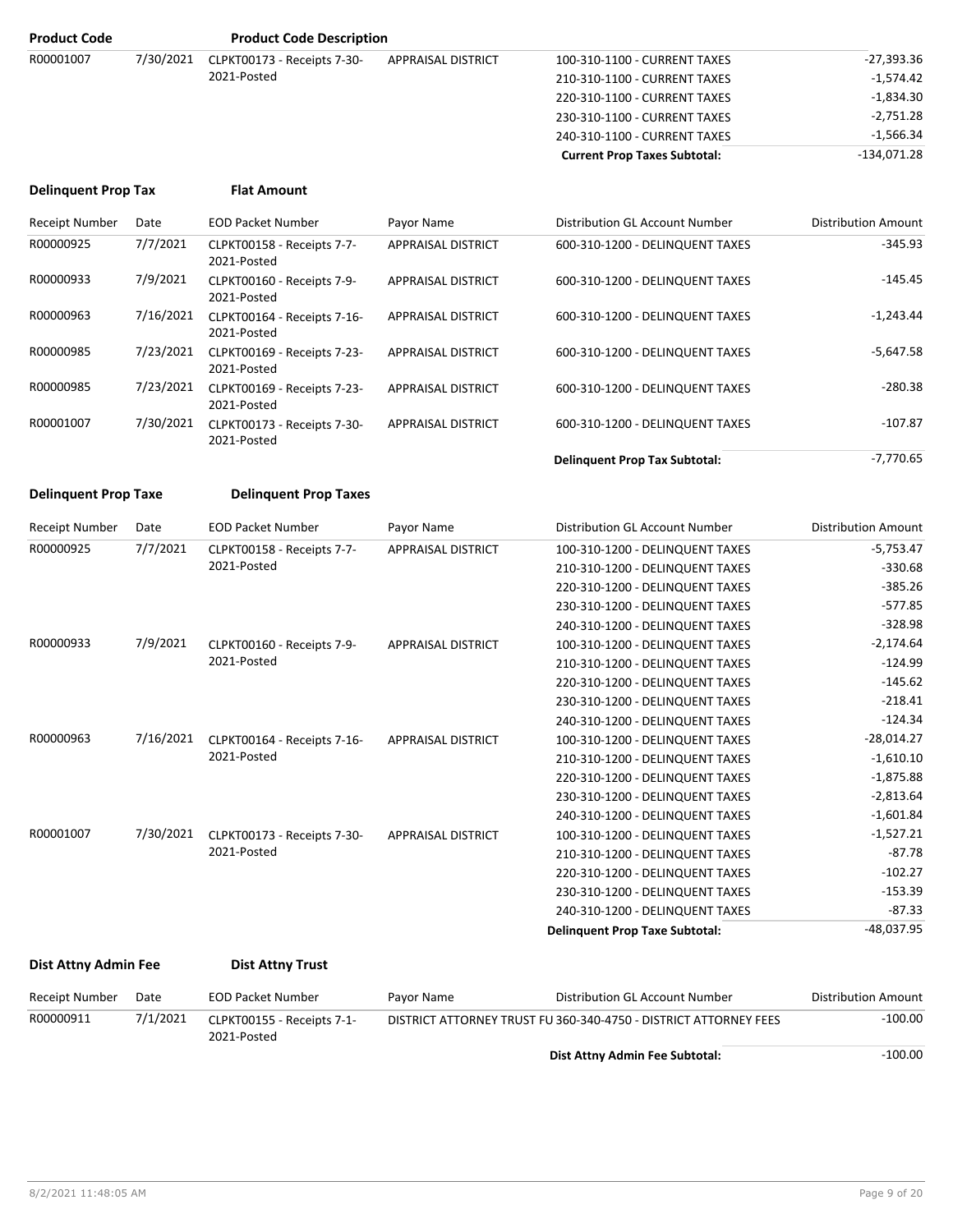| <b>Product Code</b>                |                   | <b>Product Code Description</b>                         |                                     |                                                                       |                                         |
|------------------------------------|-------------------|---------------------------------------------------------|-------------------------------------|-----------------------------------------------------------------------|-----------------------------------------|
| <b>Dist Attny Fees</b>             |                   | <b>Dist Attny Fees</b>                                  |                                     |                                                                       |                                         |
| Receipt Number                     | Date              | <b>EOD Packet Number</b>                                | Payor Name                          | Distribution GL Account Number                                        | <b>Distribution Amount</b>              |
| R00000910                          | 7/1/2021          | CLPKT00155 - Receipts 7-1-<br>2021-Posted               |                                     | DISTRICT ATTORNEY TRUST FU 100-340-4750 - DISTRICT ATTORNEY FEES      | $-4.00$                                 |
|                                    |                   |                                                         |                                     | Dist Attny Fees Subtotal:                                             | $-4.00$                                 |
| Dist Clk Fines & Fee               |                   | Dist Clk Fines & Fee                                    |                                     |                                                                       |                                         |
| <b>Receipt Number</b>              | Date              | <b>EOD Packet Number</b>                                | Payor Name                          | Distribution GL Account Number                                        | <b>Distribution Amount</b>              |
| R00000957                          | 7/15/2021         | CLPKT00163 - Receipts 7-15-                             | <b>DISTRICT CLERK</b>               | 100-340-4500 - DISTRICT CLERK FEES                                    | $-7,316.04$                             |
|                                    |                   | 2021-Posted                                             |                                     | Dist Clk Fines & Fee Subtotal:                                        | $-7,316.04$                             |
| <b>Donations</b>                   |                   | <b>Lake Fannin Donations</b>                            |                                     |                                                                       |                                         |
|                                    | Date              | <b>EOD Packet Number</b>                                |                                     | Distribution GL Account Number                                        | <b>Distribution Amount</b>              |
| <b>Receipt Number</b><br>R00000935 | 7/12/2021         | CLPKT00161 - Receipts 7-12-                             | Payor Name<br>THOMAS A. GAEDTKE     | 850-370-1500 - DONATIONS                                              | $-5,000.00$                             |
|                                    |                   | 2021-Posted                                             |                                     |                                                                       |                                         |
|                                    |                   |                                                         |                                     | <b>Donations Subtotal:</b>                                            | $-5,000.00$                             |
| <b>Donations R&amp;B1</b>          |                   | <b>R&amp;B 1 Donations</b>                              |                                     |                                                                       |                                         |
| Receipt Number                     | Date              | <b>EOD Packet Number</b>                                | Payor Name                          | Distribution GL Account Number                                        | <b>Distribution Amount</b>              |
| R00000947                          | 7/15/2021         | CLPKT00163 - Receipts 7-15-<br>2021-Posted              | <b>TOM ANDERSON</b>                 | 210-370-1500 - DONATIONS                                              | $-400.00$                               |
| R00000948                          | 7/15/2021         | CLPKT00163 - Receipts 7-15-<br>2021-Posted              | MIKE CATCHINGS                      | 210-370-1500 - DONATIONS                                              | $-300.00$                               |
| R00000965                          | 7/19/2021         | CLPKT00165 - Receipts 7-19-<br>2021-Posted              | <b>CITIZENS DONATIONS</b>           | 210-370-1500 - DONATIONS                                              | $-112.00$                               |
|                                    |                   |                                                         |                                     | Donations R&B1 Subtotal:                                              | $-812.00$                               |
| <b>Drug Court</b>                  |                   | Dist Clk Drug Ct                                        |                                     |                                                                       |                                         |
| <b>Receipt Number</b>              | Date              | <b>EOD Packet Number</b>                                | Payor Name                          | Distribution GL Account Number                                        | <b>Distribution Amount</b>              |
| R00000957                          | 7/15/2021         | CLPKT00163 - Receipts 7-15-<br>2021-Posted              | <b>DISTRICT CLERK</b>               | 590-370-4250 - DRUG COURT FEE                                         | $-392.68$                               |
|                                    |                   |                                                         |                                     | Drug Court Subtotal:                                                  | $-392.68$                               |
| <b>Family Protection</b>           |                   | <b>Family Protection</b>                                |                                     |                                                                       |                                         |
| <b>Receipt Number</b>              | Date              | <b>EOD Packet Number</b>                                | Payor Name                          | Distribution GL Account Number                                        | <b>Distribution Amount</b>              |
| R00000957                          | 7/15/2021         | CLPKT00163 - Receipts 7-15-                             | <b>DISTRICT CLERK</b>               | 100-340-1350 - FAMILY PROTECTION FEE                                  | $-120.00$                               |
|                                    |                   | 2021-Posted                                             |                                     | <b>Family Protection Subtotal:</b>                                    | $-120.00$                               |
| <b>Fines Dist Clk</b>              |                   | Road & Bridge                                           |                                     |                                                                       |                                         |
|                                    |                   |                                                         |                                     |                                                                       |                                         |
| <b>Receipt Number</b><br>R00000957 | Date<br>7/15/2021 | <b>EOD Packet Number</b><br>CLPKT00163 - Receipts 7-15- | Payor Name<br><b>DISTRICT CLERK</b> | Distribution GL Account Number<br>210-350-4500 - DISTRICT CLERK FINES | <b>Distribution Amount</b><br>$-978.89$ |
|                                    |                   | 2021-Posted                                             |                                     | 220-350-4500 - DISTRICT CLERK FINES                                   | $-1,140.28$                             |
|                                    |                   |                                                         |                                     | 230-350-4500 - DISTRICT CLERK FINES                                   | $-1,710.42$                             |
|                                    |                   |                                                         |                                     | 240-350-4500 - DISTRICT CLERK FINES                                   | $-973.61$                               |
|                                    |                   |                                                         |                                     | <b>Fines Dist Clk Subtotal:</b>                                       | $-4,803.20$                             |
| <b>Flood Plain</b>                 |                   | <b>Flood Plain Fees</b>                                 |                                     |                                                                       |                                         |
| <b>Receipt Number</b>              | Date              | <b>EOD Packet Number</b>                                | Payor Name                          | Distribution GL Account Number                                        | <b>Distribution Amount</b>              |
| R00000892                          | 7/1/2021          | CLPKT00154 - Receipt 6-29-                              | ROGER PRUD-HOMME                    | 100-340-6540 - DEVELOPMENT PERMIT                                     | $-30.00$                                |
|                                    |                   | 2021-Posted                                             |                                     |                                                                       |                                         |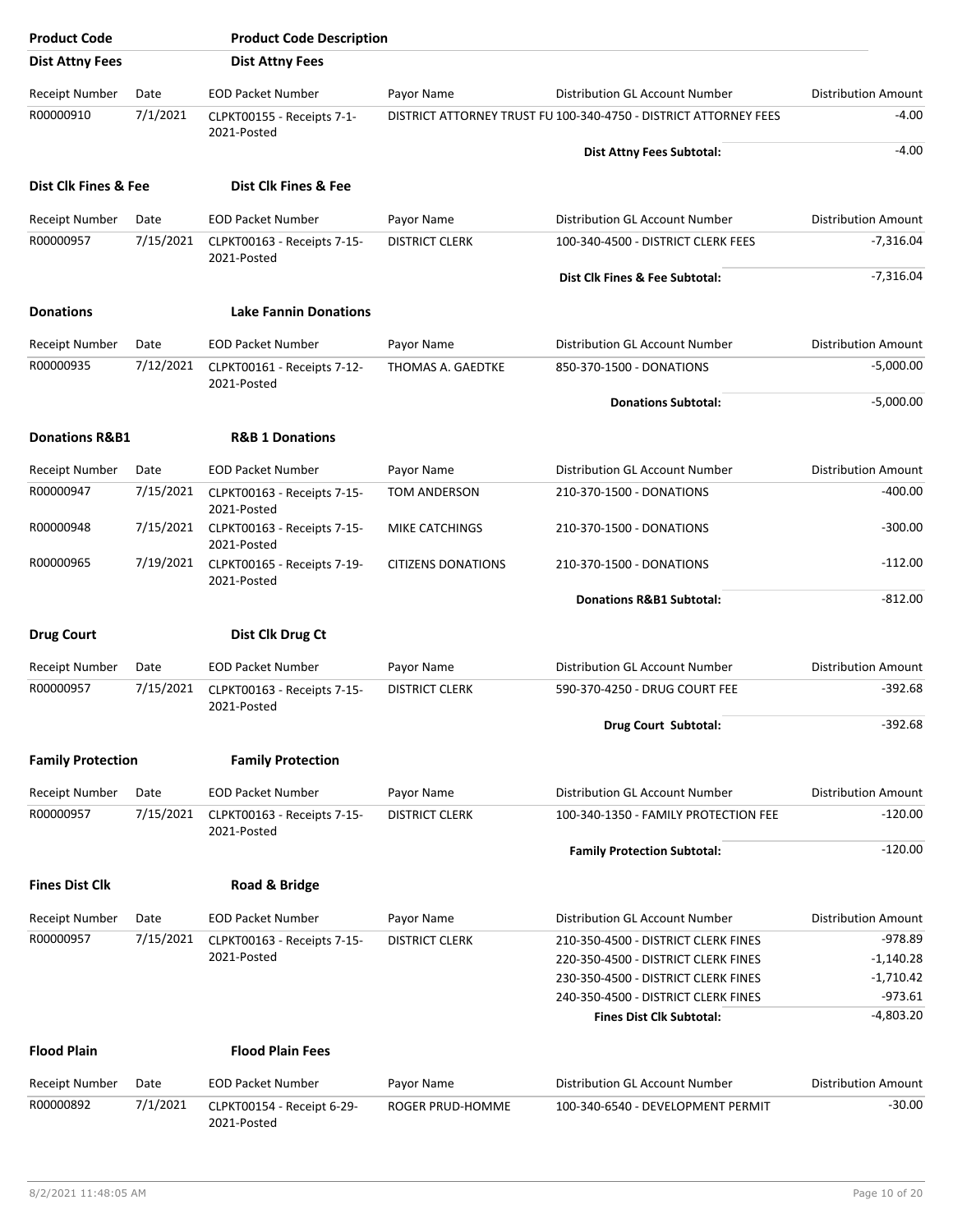| <b>Product Code</b>     |           | <b>Product Code Description</b>            |                           |                                                                 |                            |
|-------------------------|-----------|--------------------------------------------|---------------------------|-----------------------------------------------------------------|----------------------------|
| R00000903               | 7/1/2021  | CLPKT00155 - Receipts 7-1-<br>2021-Posted  |                           | C & A GENERAL CONTRACTING 100-340-6540 - DEVELOPMENT PERMIT     | $-30.00$                   |
| R00000905               | 7/1/2021  | CLPKT00155 - Receipts 7-1-<br>2021-Posted  |                           | DUSTY UNDERWOOD PLUMBIN100-340-6540 - DEVELOPMENT PERMIT        | $-30.00$                   |
| R00000906               | 7/1/2021  | CLPKT00155 - Receipts 7-1-<br>2021-Posted  |                           | SHANE PERRY/ SLAUGHTER CO100-340-6540 - DEVELOPMENT PERMIT      | $-30.00$                   |
| R00000907               | 7/1/2021  | CLPKT00155 - Receipts 7-1-<br>2021-Posted  |                           | UNDERWOOD PLUMBING/ IREI100-340-6540 - DEVELOPMENT PERMIT       | $-30.00$                   |
| R00000908               | 7/1/2021  | CLPKT00155 - Receipts 7-1-<br>2021-Posted  |                           | UNDERWOOD INC. / SHELLI M(100-340-6540 - DEVELOPMENT PERMIT     | $-30.00$                   |
| R00000920               | 7/6/2021  | CLPKT00157 - Receipts 7-6-<br>2021-Posted  |                           | DALTON & TORI CAGLE/DUSTY 100-340-6540 - DEVELOPMENT PERMIT     | $-30.00$                   |
| R00000927               | 7/8/2021  | CLPKT00159 - Receipts 7-8-<br>2021-Posted  | LIDA ENLOE                | 100-340-6540 - DEVELOPMENT PERMIT                               | $-30.00$                   |
| R00001005               | 7/30/2021 | CLPKT00173 - Receipts 7-30-<br>2021-Posted | ACUNA/TURPIN              | 100-340-6540 - DEVELOPMENT PERMIT                               | $-30.00$                   |
|                         |           |                                            |                           | <b>Flood Plain Subtotal:</b>                                    | $-270.00$                  |
| <b>Frachise Tax</b>     |           | <b>Lake Fannin Tax</b>                     |                           |                                                                 |                            |
| Receipt Number          | Date      | <b>EOD Packet Number</b>                   | Payor Name                | Distribution GL Account Number                                  | <b>Distribution Amount</b> |
| R00000960               | 7/16/2021 | CLPKT00164 - Receipts 7-16-<br>2021-Posted |                           | LAKE FANNIN WILDERNESS PAI850-370-1402 - FRANCHISE TAX          | $-153.00$                  |
|                         |           |                                            |                           | <b>Frachise Tax Subtotal:</b>                                   | $-153.00$                  |
| <b>Indigent Defense</b> |           | <b>Indigent Defense</b>                    |                           |                                                                 |                            |
| Receipt Number          | Date      | <b>EOD Packet Number</b>                   | Payor Name                | Distribution GL Account Number                                  | <b>Distribution Amount</b> |
| R00000995               | 7/27/2021 | CLPKT00171 - Receipts 7-27-<br>2021-Posted |                           | OFFICE OF COURT ADMINISTR/100-330-4370 - INDIGENT DEFENSE GRANT | $-10,063.75$               |
|                         |           |                                            |                           | Indigent Defense Subtotal:                                      | $-10,063.75$               |
| Jail Pay Phone Commi    |           | Jail Pay Phone Commi                       |                           |                                                                 |                            |
| Receipt Number          | Date      | <b>EOD Packet Number</b>                   | Payor Name                | Distribution GL Account Number                                  | Distribution Amount        |
| R00000912               | 7/1/2021  | CLPKT00155 - Receipts 7-1-<br>2021-Posted  | <b>SECURUS</b>            | 100-319-4200 - JAIL PAY PHONE<br><b>COMMISSION</b>              | $-29,170.65$               |
|                         |           |                                            |                           | Jail Pay Phone Commi Subtotal:                                  | $-29,170.65$               |
| <b>Juv Prob Fees</b>    |           | <b>Juv Prob Fees</b>                       |                           |                                                                 |                            |
| <b>Receipt Number</b>   | Date      | <b>EOD Packet Number</b>                   | Payor Name                | Distribution GL Account Number                                  | <b>Distribution Amount</b> |
| R00000936               | 7/12/2021 | CLPKT00161 - Receipts 7-12-<br>2021-Posted | <b>JUVENILE PROBATION</b> | 891-340-5750 - JUVENILE PROBATION FEES                          | $-30.00$                   |
| R00000937               | 7/12/2021 | CLPKT00161 - Receipts 7-12-<br>2021-Posted | <b>JUVENILE PROBATION</b> | 891-340-5750 - JUVENILE PROBATION FEES                          | $-20.00$                   |
|                         |           |                                            |                           | <b>Juv Prob Fees Subtotal:</b>                                  | $-50.00$                   |
| <b>KFYN</b>             |           | <b>KFYN Radio Tower Rent</b>               |                           |                                                                 |                            |
| Receipt Number          | Date      | <b>EOD Packet Number</b>                   | Payor Name                | Distribution GL Account Number                                  | <b>Distribution Amount</b> |
| R00000964               | 7/19/2021 | CLPKT00165 - Receipts 7-19-<br>2021-Posted | VISION MEDIA GROUP, INC.  | 100-370-1000 - KFYN-RADIO TOWER RENT                            | $-200.00$                  |
|                         |           |                                            |                           | <b>KFYN Subtotal:</b>                                           | $-200.00$                  |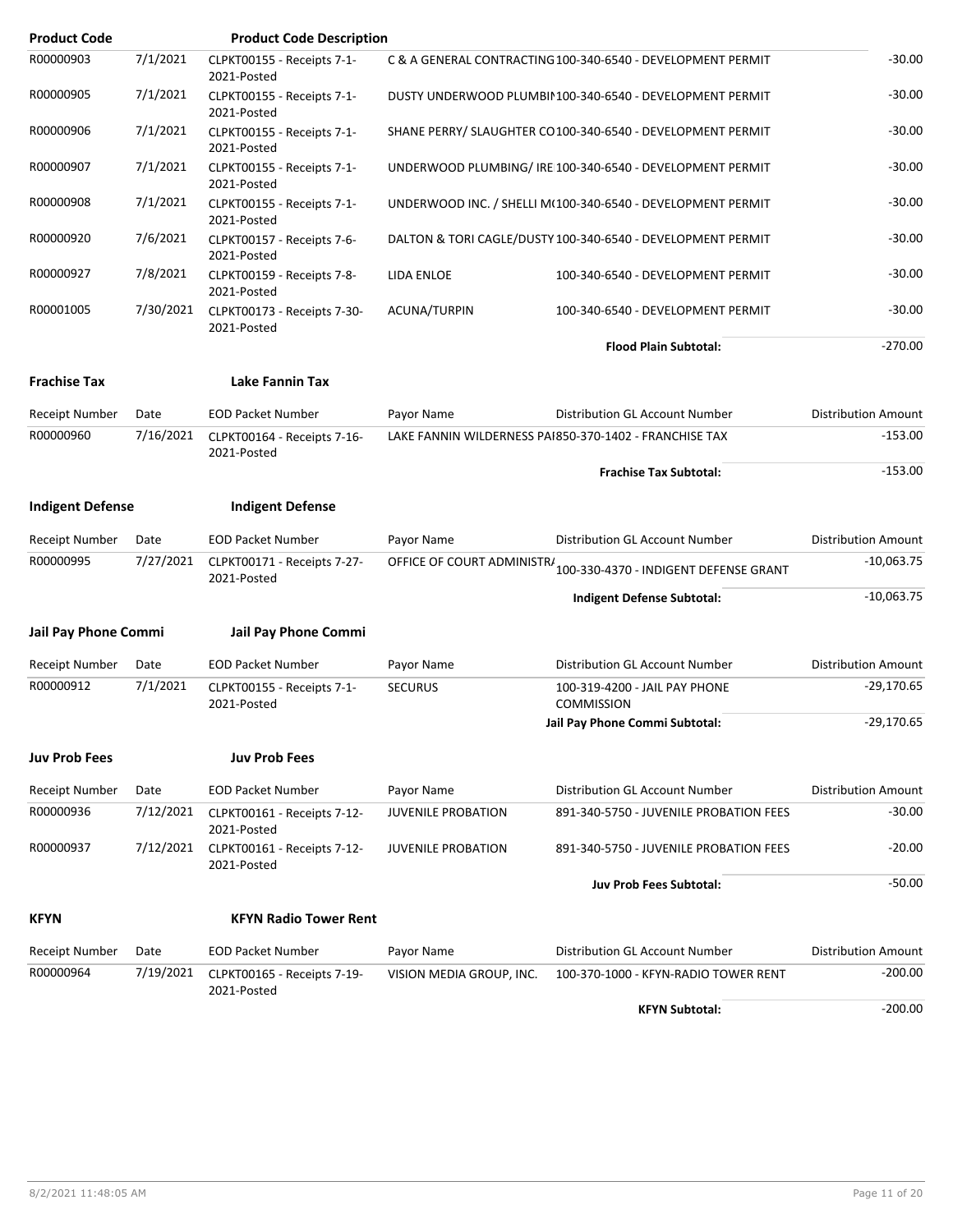| <b>Product Code</b>        |           | <b>Product Code Description</b>            |                       |                                                                   |                            |
|----------------------------|-----------|--------------------------------------------|-----------------------|-------------------------------------------------------------------|----------------------------|
| <b>LaSalle Corrections</b> |           | <b>Detention Center</b>                    |                       |                                                                   |                            |
| <b>Receipt Number</b>      | Date      | <b>EOD Packet Number</b>                   | Payor Name            | Distribution GL Account Number                                    | <b>Distribution Amount</b> |
| R00000974                  | 7/20/2021 | CLPKT00166 - Receipts 7-20-<br>2021-Posted |                       | LASALLE CORRECTIONS VI, LLC 100-370-4530 - REIMB.CEC ODYSSEY SAAS | $-7,145.63$                |
|                            |           |                                            |                       | <b>LaSalle Corrections Subtotal:</b>                              | $-7,145.63$                |
| Law Library                |           | <b>District Clerk</b>                      |                       |                                                                   |                            |
| <b>Receipt Number</b>      | Date      | <b>EOD Packet Number</b>                   | Payor Name            | <b>Distribution GL Account Number</b>                             | <b>Distribution Amount</b> |
| R00000957                  | 7/15/2021 | CLPKT00163 - Receipts 7-15-<br>2021-Posted | <b>DISTRICT CLERK</b> | 350-340-4500 - DISTRICT CLERK FEES                                | $-945.00$                  |
|                            |           |                                            |                       | Law Library Subtotal:                                             | $-945.00$                  |
| <b>Legend Bank 100</b>     |           | <b>Interest</b>                            |                       |                                                                   |                            |
| Receipt Number             | Date      | <b>EOD Packet Number</b>                   | Payor Name            | Distribution GL Account Number                                    | <b>Distribution Amount</b> |
| R00000938                  | 7/12/2021 | CLPKT00161 - Receipts 7-12-<br>2021-Posted |                       | FANNIN COUNTY ENVIRONMEI100-360-1000 - INTEREST EARNINGS          | $-0.07$                    |
|                            |           |                                            |                       | Legend Bank 100 Subtotal:                                         | $-0.07$                    |
| <b>Mixed Bev Gross</b>     |           | <b>Tax on Mixed Drinks</b>                 |                       |                                                                   |                            |
| <b>Receipt Number</b>      | Date      | <b>EOD Packet Number</b>                   | Payor Name            | Distribution GL Account Number                                    | <b>Distribution Amount</b> |
| R00000962                  | 7/16/2021 | CLPKT00164 - Receipts 7-16-<br>2021-Posted | <b>COMPTROLLER</b>    | 100-318-1400 - TAX ON MIXED DRINKS                                | $-1,462.22$                |
| R00000970                  | 7/20/2021 | CLPKT00166 - Receipts 7-20-<br>2021-Posted | <b>COMPTROLLER</b>    | 100-318-1400 - TAX ON MIXED DRINKS                                | $-1,462.22$                |
|                            |           |                                            |                       | <b>Mixed Bev Gross Subtotal:</b>                                  | $-2,924.44$                |
| <b>Mixed Bev Sales</b>     |           | <b>Tax Of Mixed Drinks</b>                 |                       |                                                                   |                            |
| <b>Receipt Number</b>      | Date      | <b>EOD Packet Number</b>                   | Payor Name            | Distribution GL Account Number                                    | <b>Distribution Amount</b> |
| R00000962                  | 7/16/2021 | CLPKT00164 - Receipts 7-16-<br>2021-Posted | <b>COMPTROLLER</b>    | 100-318-1400 - TAX ON MIXED DRINKS                                | $-1,607.02$                |
| R00000970                  | 7/20/2021 | CLPKT00166 - Receipts 7-20-<br>2021-Posted | <b>COMPTROLLER</b>    | 100-318-1400 - TAX ON MIXED DRINKS                                | $-1,607.02$                |
|                            |           |                                            |                       | <b>Mixed Bev Sales Subtotal:</b>                                  | $-3.214.04$                |
| <b>OOG COVID</b>           |           | <b>OOG COVID Funding</b>                   |                       |                                                                   |                            |
| <b>Receipt Number</b>      | Date      | <b>EOD Packet Number</b>                   | Payor Name            | <b>Distribution GL Account Number</b>                             | <b>Distribution Amount</b> |
| R00000996                  | 7/27/2021 | CLPKT00171 - Receipts 7-27-<br>2021-Posted | <b>GOVERNOR</b>       | 414-330-4772 - OOG CORONAVIRUS GRANT                              | $-18,871.69$               |
|                            |           |                                            |                       | <b>OOG COVID Subtotal:</b>                                        | $-18,871.69$               |
| <b>Records Archive</b>     |           | <b>District Court</b>                      |                       |                                                                   |                            |
| Receipt Number             | Date      | <b>EOD Packet Number</b>                   | Payor Name            | Distribution GL Account Number                                    | <b>Distribution Amount</b> |
| R00000957                  | 7/15/2021 | CLPKT00163 - Receipts 7-15-<br>2021-Posted | <b>DISTRICT CLERK</b> | 191-370-4500 - DISTRICT CT.RECORDS<br><b>ARCHIVE FEE</b>          | $-442.65$                  |
|                            |           |                                            |                       | <b>Records Archive Subtotal:</b>                                  | $-442.65$                  |
| <b>Records Management</b>  |           | <b>Dist Clerk Rec Mgt</b>                  |                       |                                                                   |                            |
| <b>Receipt Number</b>      | Date      | <b>EOD Packet Number</b>                   | Payor Name            | Distribution GL Account Number                                    | <b>Distribution Amount</b> |
| R00000957                  | 7/15/2021 | CLPKT00163 - Receipts 7-15-<br>2021-Posted | <b>DISTRICT CLERK</b> | 190-370-1360 - DST.CLK.PRES.REC.FEE                               | -410.97                    |
|                            |           |                                            |                       | <b>Records Management Subtotal:</b>                               | $-410.97$                  |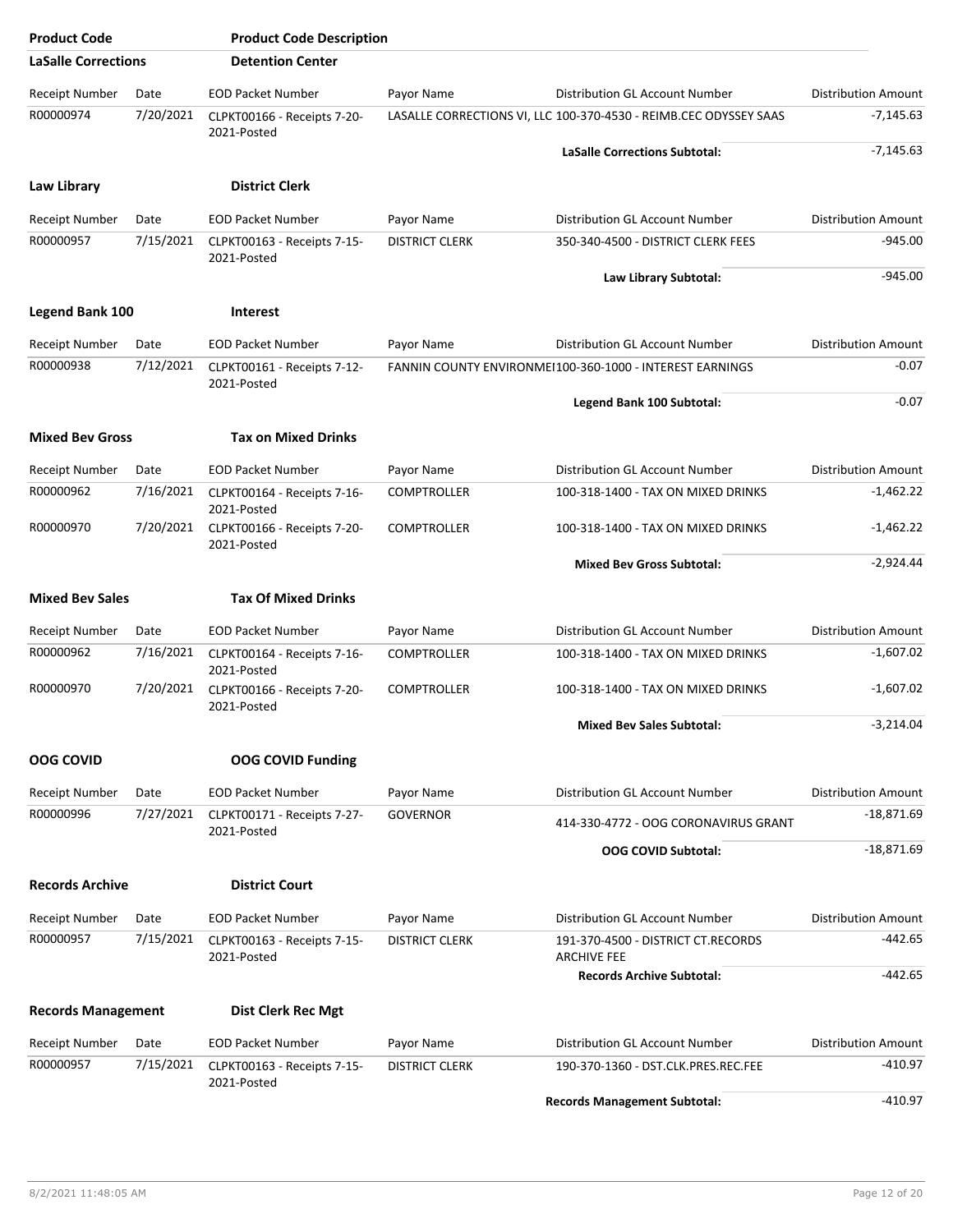| <b>Product Code</b>         |           | <b>Product Code Description</b>            |                                                     |                                                                               |                            |
|-----------------------------|-----------|--------------------------------------------|-----------------------------------------------------|-------------------------------------------------------------------------------|----------------------------|
| <b>Refunds Fund 310</b>     |           | Det Center Annual Payment Fund             |                                                     |                                                                               |                            |
| Receipt Number              | Date      | <b>EOD Packet Number</b>                   | Payor Name                                          | Distribution GL Account Number                                                | <b>Distribution Amount</b> |
| R00000974                   | 7/20/2021 | CLPKT00166 - Receipts 7-20-<br>2021-Posted |                                                     | LASALLE CORRECTIONS VI, LLC 310-319-5510 - ANNUAL PAYMENT                     | $-10,000.00$               |
|                             |           |                                            |                                                     | <b>Refunds Fund 310 Subtotal:</b>                                             | $-10,000.00$               |
| <b>Refunds General</b>      |           | <b>Refunds and Miscellaneous</b>           |                                                     |                                                                               |                            |
| <b>Receipt Number</b>       | Date      | <b>EOD Packet Number</b>                   | Payor Name                                          | Distribution GL Account Number                                                | <b>Distribution Amount</b> |
| R00000901                   | 7/1/2021  | CLPKT00155 - Receipts 7-1-<br>2021-Posted  | DAVID WOODSON                                       | 100-370-1300 - REFUNDS &<br><b>MISCELLANEOUS</b>                              | $-24.00$                   |
| R00000982                   | 7/22/2021 | CLPKT00168 - Receipts 7-22-<br>2021-Posted | <b>SHANE PERRY</b>                                  | 100-370-1300 - REFUNDS &<br><b>MISCELLANEOUS</b>                              | $-30.00$                   |
|                             |           |                                            |                                                     | <b>Refunds General Subtotal:</b>                                              | $-54.00$                   |
| <b>Reimb of materials 2</b> |           | <b>Reimb of materials 2</b>                |                                                     |                                                                               |                            |
| <b>Receipt Number</b>       | Date      | <b>EOD Packet Number</b>                   | Payor Name                                          | Distribution GL Account Number                                                | <b>Distribution Amount</b> |
| R00000981                   | 7/21/2021 | CLPKT00167 - Receipts 7-21-<br>2021-Posted |                                                     | SUMMIT RANCH INVESTMENT: 220-370-1450 - REIMBURSEMENT OF<br><b>MATERIALS</b>  | $-60,000.00$               |
|                             |           |                                            |                                                     | <b>Reimb of materials 2 Subtotal:</b>                                         | $-60,000.00$               |
| <b>Reimb of materials 3</b> |           | <b>Reimb of materials 3</b>                |                                                     |                                                                               |                            |
| <b>Receipt Number</b>       | Date      | <b>EOD Packet Number</b>                   | Payor Name                                          | Distribution GL Account Number                                                | <b>Distribution Amount</b> |
| R00000958                   | 7/15/2021 | CLPKT00163 - Receipts 7-15-<br>2021-Posted | <b>CITY OF HONEY GROVE</b>                          | 230-370-1450 - REIMBURSEMENT OF<br><b>MATERIALS</b>                           | $-113.23$                  |
| R00000989                   | 7/26/2021 | CLPKT00170 - Receipts 7-26-<br>2021-Posted | <b>CITY OF LADONIA</b>                              | 230-370-1450 - REIMBURSEMENT OF<br><b>MATERIALS</b>                           | -76.69                     |
| R00000997                   | 7/29/2021 | CLPKT00172 - Receipts 7-29-<br>2021-Posted | <b>DEMPSEY STEWART</b>                              | 230-370-1450 - REIMBURSEMENT OF<br><b>MATERIALS</b>                           | $-522.00$                  |
| R00001004                   | 7/30/2021 | CLPKT00173 - Receipts 7-30-<br>2021-Posted | LUTHER CANTRELL                                     | 230-370-1450 - REIMBURSEMENT OF<br><b>MATERIALS</b>                           | $-522.00$                  |
|                             |           |                                            |                                                     | <b>Reimb of materials 3 Subtotal:</b>                                         | $-1,233.92$                |
| Rent                        |           | <b>Rent Verizon Tower</b>                  |                                                     |                                                                               |                            |
| Receipt Number              | Date      | <b>EOD Packet Number</b>                   | Payor Name                                          | Distribution GL Account Number                                                | <b>Distribution Amount</b> |
| R00000991                   | 7/27/2021 | CLPKT00171 - Receipts 7-27-<br>2021-Posted | <b>AMERICAN TOWER</b>                               | 100-370-1150 - RENT- VERIZON TOWER                                            | $-1,064.61$                |
|                             |           |                                            |                                                     | <b>Rent Subtotal:</b>                                                         | $-1,064.61$                |
| <b>Rental Fee</b>           |           | <b>Lake Fannin Rental Fee</b>              |                                                     |                                                                               |                            |
| <b>Receipt Number</b>       | Date      | <b>EOD Packet Number</b>                   | Payor Name                                          | Distribution GL Account Number                                                | <b>Distribution Amount</b> |
| R00000924                   | 7/7/2021  | CLPKT00158 - Receipts 7-7-<br>2021-Posted  | KATLIN WOOLVERTON (DAVIS) 850-370-1850 - RENTAL FEE |                                                                               | -825.00                    |
| R00000988                   | 7/26/2021 | CLPKT00170 - Receipts 7-26-<br>2021-Posted | LAKE FANNIN EVENT                                   | 850-370-1850 - RENTAL FEE                                                     | $-625.00$                  |
|                             |           |                                            |                                                     | <b>Rental Fee Subtotal:</b>                                                   | $-1,450.00$                |
| Sale of Recycl R&B 4        |           | <b>Recycled Mat. R&amp;B 4</b>             |                                                     |                                                                               |                            |
| Receipt Number              | Date      | <b>EOD Packet Number</b>                   | Payor Name                                          | Distribution GL Account Number                                                | <b>Distribution Amount</b> |
| R00000930                   | 7/8/2021  | CLPKT00159 - Receipts 7-8-<br>2021-Posted  |                                                     | NORTH STAR RECYCLING, LLC 240-370-1460 - SALE OF RECYCLED<br><b>MATERIALS</b> | $-864.00$                  |
|                             |           |                                            |                                                     | Sale of Recycl R&B 4 Subtotal:                                                | -864.00                    |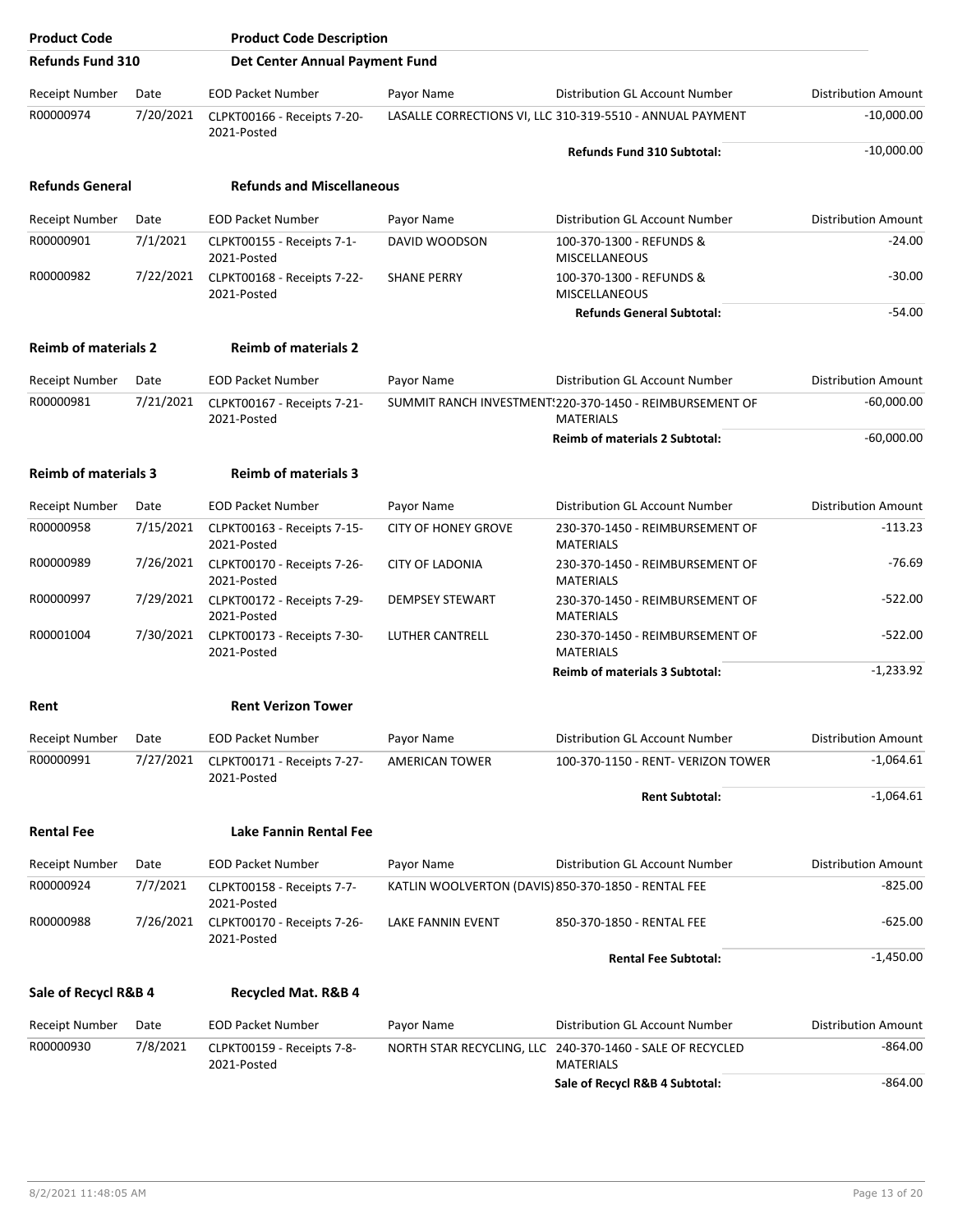| <b>Product Code</b>         |           | <b>Product Code Description</b>            |                        |                                                                      |                            |
|-----------------------------|-----------|--------------------------------------------|------------------------|----------------------------------------------------------------------|----------------------------|
| <b>Sales Tax</b>            |           | <b>Sales Tax</b>                           |                        |                                                                      |                            |
| <b>Receipt Number</b>       | Date      | <b>EOD Packet Number</b>                   | Payor Name             | Distribution GL Account Number                                       | <b>Distribution Amount</b> |
| R00000934                   | 7/12/2021 | CLPKT00161 - Receipts 7-12-                | <b>COMPTROLLER</b>     | 100-318-1600 - SALES TAX REVENUES                                    | -97,889.15                 |
|                             |           | 2021-Posted                                |                        | 210-318-1600 - SALES TAX REVENUES                                    | $-5,627.37$                |
|                             |           |                                            |                        | 220-318-1600 - SALES TAX REVENUES                                    | $-6,553.55$                |
|                             |           |                                            |                        | 230-318-1600 - SALES TAX REVENUES                                    | $-9,831.58$                |
|                             |           |                                            |                        | 240-318-1600 - SALES TAX REVENUES                                    | $-5,597.25$                |
|                             |           |                                            |                        | Sales Tax Subtotal:                                                  | $-125,498.90$              |
|                             |           | Sewage Permits/Insp.                       |                        |                                                                      |                            |
| Sewage Permits/Insp.        |           |                                            |                        |                                                                      |                            |
| <b>Receipt Number</b>       | Date      | <b>EOD Packet Number</b>                   | Payor Name             | Distribution GL Account Number                                       | <b>Distribution Amount</b> |
| R00000938                   | 7/12/2021 | CLPKT00161 - Receipts 7-12-<br>2021-Posted |                        | FANNIN COUNTY ENVIRONMEI100-320-3000 - SEWAGE<br>PERMITS/INSPECTIONS | $-12,850.00$               |
|                             |           |                                            |                        | Sewage Permits/Insp. Subtotal:                                       | $-12,850.00$               |
| <b>Sheriff Fees</b>         |           | <b>Sheriff Fees</b>                        |                        |                                                                      |                            |
| <b>Receipt Number</b>       | Date      | <b>EOD Packet Number</b>                   | Payor Name             | Distribution GL Account Number                                       | <b>Distribution Amount</b> |
| R00000957                   | 7/15/2021 | CLPKT00163 - Receipts 7-15-<br>2021-Posted | <b>DISTRICT CLERK</b>  | 100-340-5600 - SHERIFF FEES                                          | $-2,668.40$                |
|                             |           |                                            |                        | <b>Sheriff Fees Subtotal:</b>                                        | $-2,668.40$                |
| <b>Specialty Court</b>      |           | <b>Dist Clk Specialty Court</b>            |                        |                                                                      |                            |
| Receipt Number              | Date      | <b>EOD Packet Number</b>                   | Payor Name             | Distribution GL Account Number                                       | <b>Distribution Amount</b> |
| R00000957                   | 7/15/2021 | CLPKT00163 - Receipts 7-15-<br>2021-Posted | <b>DISTRICT CLERK</b>  | 590-370-4260 - SPECIALTY COURT                                       | $-106.87$                  |
|                             |           |                                            |                        | <b>Specialty Court Subtotal:</b>                                     | $-106.87$                  |
| <b>State Court Costs</b>    |           | <b>State Court Costs</b>                   |                        |                                                                      |                            |
| <b>Receipt Number</b>       | Date      | <b>EOD Packet Number</b>                   | Payor Name             | Distribution GL Account Number                                       | <b>Distribution Amount</b> |
| R00000957                   | 7/15/2021 | CLPKT00163 - Receipts 7-15-                | <b>DISTRICT CLERK</b>  | 100-318-1290 - STATE FINES AND                                       | $-4,238.53$                |
|                             |           | 2021-Posted                                |                        | REIMBURSEMENTS<br><b>State Court Costs Subtotal:</b>                 | $-4,238.53$                |
|                             |           |                                            |                        |                                                                      |                            |
| <b>Subdivision</b>          |           | <b>Subdivision Fees</b>                    |                        |                                                                      |                            |
| Receipt Number              | Date      | <b>EOD Packet Number</b>                   | Payor Name             | Distribution GL Account Number                                       | <b>Distribution Amount</b> |
| R00000929                   | 7/8/2021  | CLPKT00159 - Receipts 7-8-<br>2021-Posted  | <b>CHRISTY SIMMONS</b> | 100-340-6520 - SUBDIVISION FEES                                      | $-250.00$                  |
| R00000961                   | 7/16/2021 | CLPKT00164 - Receipts 7-16-<br>2021-Posted | SHANE PERRY            | 100-340-6520 - SUBDIVISION FEES                                      | $-250.00$                  |
| R00000982                   | 7/22/2021 | CLPKT00168 - Receipts 7-22-<br>2021-Posted | SHANE PERRY            | 100-340-6520 - SUBDIVISION FEES                                      | -250.00                    |
| R00001006                   | 7/30/2021 | CLPKT00173 - Receipts 7-30-<br>2021-Posted | <b>FELIX SAENZ</b>     | 100-340-6520 - SUBDIVISION FEES                                      | $-335.00$                  |
|                             |           |                                            |                        | <b>Subdivision Subtotal:</b>                                         | $-1,085.00$                |
| <b>Subscription Image F</b> |           | <b>Subscription Image Fees</b>             |                        |                                                                      |                            |
| Receipt Number              | Date      | <b>EOD Packet Number</b>                   | Payor Name             | Distribution GL Account Number                                       | <b>Distribution Amount</b> |
| R00000983                   | 7/22/2021 | CLPKT00168 - Receipts 7-22-<br>2021-Posted | FIDLAR TECHNOLOGIES    | 121-370-1310 - SUBSCRIPTION/IMAGES FEES                              | $-1,554.00$                |
|                             |           |                                            |                        | <b>Subscription Image F Subtotal:</b>                                | $-1,554.00$                |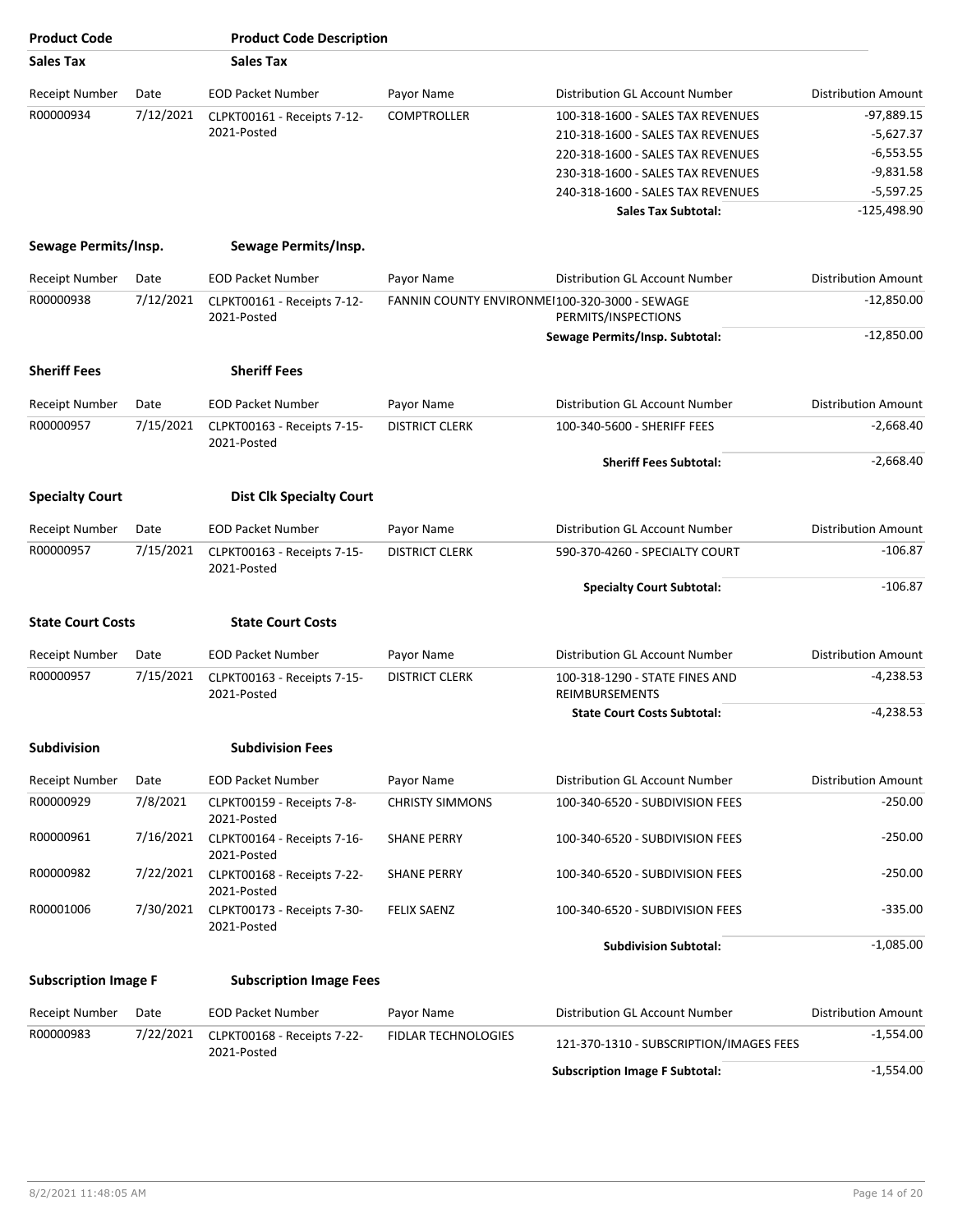| <b>Product Code</b>         |           | <b>Product Code Description</b>            |                       |                                                       |                            |
|-----------------------------|-----------|--------------------------------------------|-----------------------|-------------------------------------------------------|----------------------------|
| <b>Tax Certificates</b>     |           | <b>Tax Certificates</b>                    |                       |                                                       |                            |
| <b>Receipt Number</b>       | Date      | <b>EOD Packet Number</b>                   | Payor Name            | Distribution GL Account Number                        | <b>Distribution Amount</b> |
| R00000963                   | 7/16/2021 | CLPKT00164 - Receipts 7-16-<br>2021-Posted | APPRAISAL DISTRICT    | 100-321-9010 - TAX CERTIFICATES                       | -588.13                    |
| R00001007                   | 7/30/2021 | CLPKT00173 - Receipts 7-30-<br>2021-Posted | APPRAISAL DISTRICT    | 100-321-9010 - TAX CERTIFICATES                       | $-238.31$                  |
|                             |           |                                            |                       | <b>Tax Certificates Subtotal:</b>                     | $-826.44$                  |
| <b>Technology</b>           |           | <b>County &amp; District Court</b>         |                       |                                                       |                            |
| <b>Receipt Number</b>       | Date      | <b>EOD Packet Number</b>                   | Payor Name            | <b>Distribution GL Account Number</b>                 | <b>Distribution Amount</b> |
| R00000957                   | 7/15/2021 | CLPKT00163 - Receipts 7-15-<br>2021-Posted | <b>DISTRICT CLERK</b> | 192-370-4400 -<br>DST.CLK.CO.&DST.CT.TECHNOLOGY FEE   | $-130.63$                  |
|                             |           |                                            |                       | <b>Technology Subtotal:</b>                           | $-130.63$                  |
| <b>TJJD Basic</b>           |           | Basic                                      |                       |                                                       |                            |
| <b>Receipt Number</b>       | Date      | <b>EOD Packet Number</b>                   | Payor Name            | Distribution GL Account Number                        | <b>Distribution Amount</b> |
| R00000969                   | 7/20/2021 | CLPKT00166 - Receipts 7-20-<br>2021-Posted | T.J.J.D.              | 890-330-9150 - BASIC PROBATION<br>SUPERVISION         | $-11,393.00$               |
|                             |           |                                            |                       | <b>TJJD Basic Subtotal:</b>                           | $-11,393.00$               |
| <b>TJJD Comm Div</b>        |           | <b>Comm Div</b>                            |                       |                                                       |                            |
| Receipt Number              | Date      | <b>EOD Packet Number</b>                   | Payor Name            | Distribution GL Account Number                        | <b>Distribution Amount</b> |
| R00000969                   | 7/20/2021 | CLPKT00166 - Receipts 7-20-<br>2021-Posted | T.J.J.D.              | 890-330-9180 - COMMITMENT DIVERSION                   | $-833.00$                  |
|                             |           |                                            |                       | <b>TJJD Comm Div Subtotal:</b>                        | $-833.00$                  |
| <b>TJJD Comm Prog</b>       |           | <b>Comm Prog</b>                           |                       |                                                       |                            |
| <b>Receipt Number</b>       | Date      | <b>EOD Packet Number</b>                   | Payor Name            | Distribution GL Account Number                        | <b>Distribution Amount</b> |
| R00000969                   | 7/20/2021 | CLPKT00166 - Receipts 7-20-<br>2021-Posted | T.J.J.D.              | 890-330-9160 - COMMUNITY PROGRAMS                     | $-6,250.00$                |
|                             |           |                                            |                       | <b>TJJD Comm Prog Subtotal:</b>                       | $-6,250.00$                |
| <b>TJJD Mental Health</b>   |           | <b>Mental Health</b>                       |                       |                                                       |                            |
| Receipt Number              | Date      | <b>EOD Packet Number</b>                   | Payor Name            | Distribution GL Account Number                        | <b>Distribution Amount</b> |
| R00000969                   | 7/20/2021 | CLPKT00166 - Receipts 7-20-<br>2021-Posted | T.J.J.D.              | 890-330-9190 - MENTAL HEALTH SERVICES                 | $-894.00$                  |
|                             |           |                                            |                       | <b>TJJD Mental Health Subtotal:</b>                   | $-894.00$                  |
| <b>TJJD PPA</b>             |           | <b>PPA</b>                                 |                       |                                                       |                            |
| <b>Receipt Number</b>       | Date      | <b>EOD Packet Number</b>                   | Payor Name            | Distribution GL Account Number                        | <b>Distribution Amount</b> |
| R00000969                   | 7/20/2021 | CLPKT00166 - Receipts 7-20-<br>2021-Posted | T.J.J.D.              | 890-330-9170 - PRE/POST ADJUDICATION                  | $-364.00$                  |
|                             |           |                                            |                       | <b>TJJD PPA Subtotal:</b>                             | $-364.00$                  |
| <b>TJJD Structured Fami</b> |           | <b>Structured Family Therapy</b>           |                       |                                                       |                            |
| Receipt Number              | Date      | <b>EOD Packet Number</b>                   | Payor Name            | Distribution GL Account Number                        | <b>Distribution Amount</b> |
| R00000993                   | 7/27/2021 | CLPKT00171 - Receipts 7-27-<br>2021-Posted | <b>GOVERNOR</b>       | 890-330-9080 - STRUCTURAL FAMILY<br>THERAPY GRANT OOG | $-3,644.10$                |
|                             |           |                                            |                       | <b>TJJD Structured Fami Subtotal:</b>                 | $-3,644.10$                |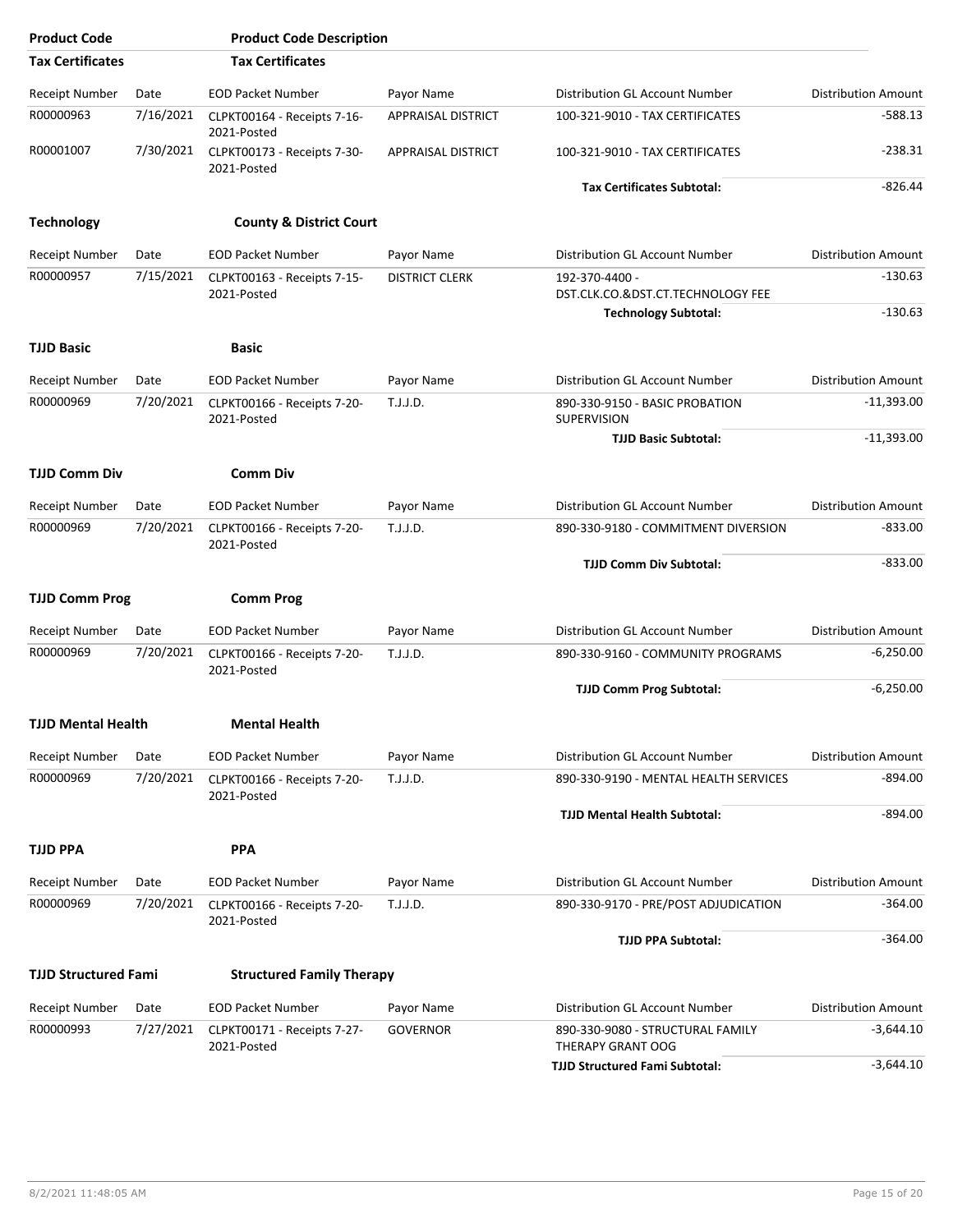| <b>Product Code</b>    |           | <b>Product Code Description</b>            |                                      |                                                                                   |                            |
|------------------------|-----------|--------------------------------------------|--------------------------------------|-----------------------------------------------------------------------------------|----------------------------|
| <b>Transport</b>       |           | <b>County Reimb Transport</b>              |                                      |                                                                                   |                            |
| <b>Receipt Number</b>  | Date      | <b>EOD Packet Number</b>                   | Payor Name                           | <b>Distribution GL Account Number</b>                                             | <b>Distribution Amount</b> |
| R00000926              | 7/8/2021  | CLPKT00159 - Receipts 7-8-<br>2021-Posted  |                                      | TEXAS DEPARTMENT OF CRIMI 100-370-5620 - STATE REIMB.OFFENDER<br><b>TRANSPORT</b> | $-3,735.20$                |
|                        |           |                                            |                                      | <b>Transport Subtotal:</b>                                                        | $-3,735.20$                |
| <b>Utilities Reimb</b> |           | <b>TDHS Utilities</b>                      |                                      |                                                                                   |                            |
| <b>Receipt Number</b>  | Date      | <b>EOD Packet Number</b>                   | Payor Name                           | <b>Distribution GL Account Number</b>                                             | <b>Distribution Amount</b> |
| R00000940              | 7/13/2021 | CLPKT00162 - Receipts 7-13-<br>2021-Posted | <b>HEALTH &amp; HUMAN SERVICES C</b> | 100-370-1470 - UTILITIES REIMBURSEMENT                                            | $-923.56$                  |
|                        |           |                                            |                                      | <b>Utilities Reimb Subtotal:</b>                                                  | $-923.56$                  |
| <b>Veterans Court</b>  |           | <b>Program Fee</b>                         |                                      |                                                                                   |                            |
| <b>Receipt Number</b>  | Date      | <b>EOD Packet Number</b>                   | Payor Name                           | <b>Distribution GL Account Number</b>                                             | <b>Distribution Amount</b> |
| R00000973              | 7/20/2021 | CLPKT00166 - Receipts 7-20-<br>2021-Posted | <b>FANNIN COUNTY CSCD</b>            | 800-370-1800 - PROGRAM FEES                                                       | $-25.00$                   |
|                        |           |                                            |                                      | <b>Veterans Court Subtotal:</b>                                                   | $-25.00$                   |
| <b>VINE</b>            |           | <b>Texas VINE Program</b>                  |                                      |                                                                                   |                            |
| Receipt Number         | Date      | <b>EOD Packet Number</b>                   | Payor Name                           | <b>Distribution GL Account Number</b>                                             | <b>Distribution Amount</b> |
| R00000994              | 7/27/2021 | CLPKT00171 - Receipts 7-27-<br>2021-Posted |                                      | OFFICE OF THE ATTORNEY GEN100-330-5590 - TEXAS VINE PROGRAM                       | $-4,642.78$                |
|                        |           |                                            |                                      | <b>VINE Subtotal:</b>                                                             | $-4,642.78$                |
|                        |           |                                            |                                      | <b>Grand Total:</b>                                                               | $-810,370.26$              |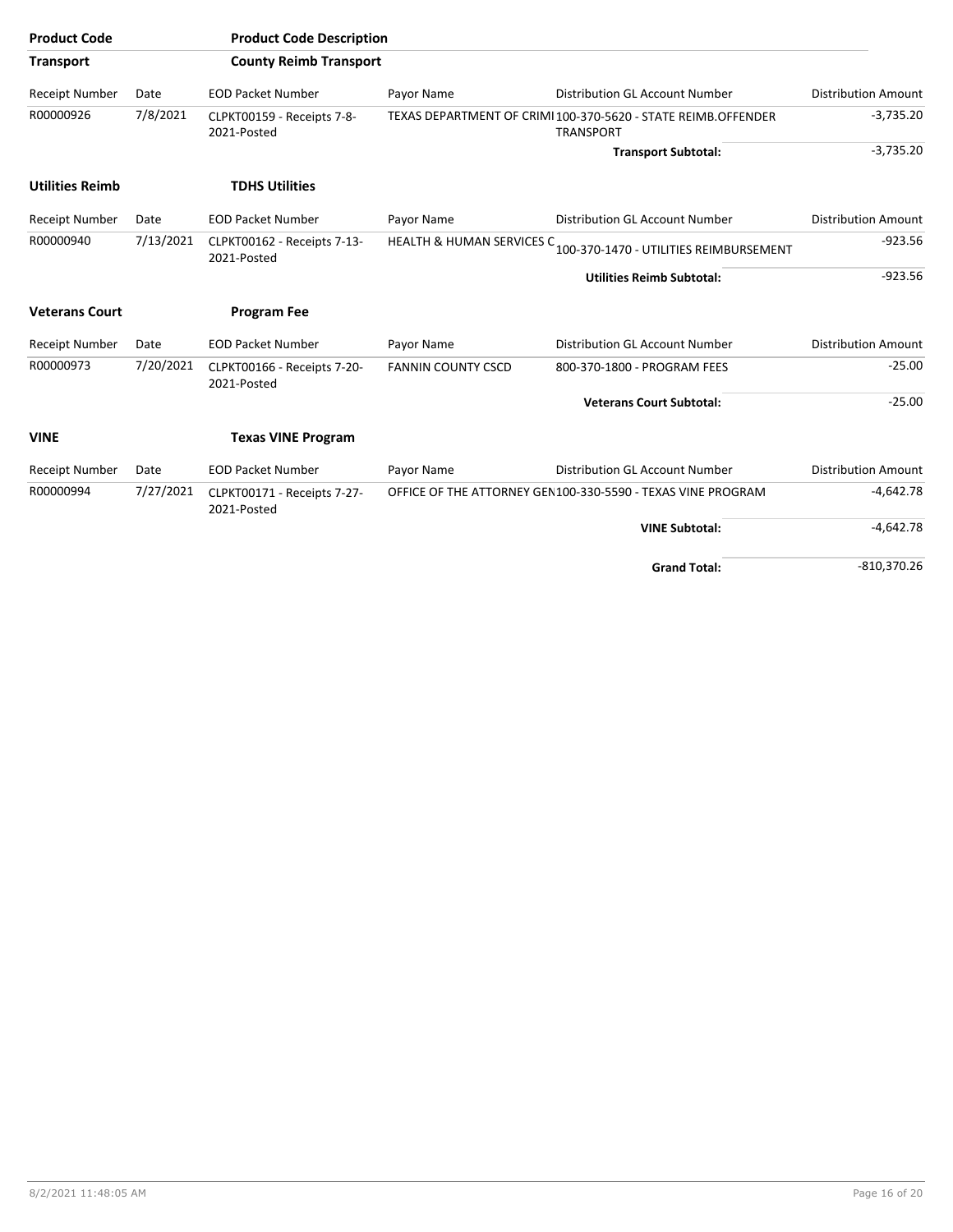

## **Receipt Listing by Product Code**

Fannin County, TX **General Ledger Distribution Account Summary** 

Date Range: 07/01/2021 - 07/31/2021

| Distribution GL Account Number                    |               | <b>Distribution Amount</b> |
|---------------------------------------------------|---------------|----------------------------|
| <b>Fund: 100</b>                                  |               |                            |
| 100-310-1100 - CURRENT TAXES                      |               | $-104,575.58$              |
| 100-310-1200 - DELINQUENT TAXES                   |               | -37,469.59                 |
| 100-318-1290 - STATE FINES AND REIMBURSEMENTS     |               | $-4,238.53$                |
| 100-318-1300 - COURT COSTS/ARREST FEES            |               | $-15,067.02$               |
| 100-318-1320 - ATTORNEYS & DOCTORS                |               | $-185.44$                  |
| 100-318-1400 - TAX ON MIXED DRINKS                |               | $-6,138.48$                |
| 100-318-1600 - SALES TAX REVENUES                 |               | $-97,889.15$               |
| 100-319-4200 - JAIL PAY PHONE COMMISSION          |               | $-29,170.65$               |
| 100-319-5530 - ADMINISTRATIVE FEE                 |               | $-28,152.50$               |
| 100-320-2000 - ALCOHLIC BEVERAGE LICENSE          |               | $-18.00$                   |
| 100-320-3000 - SEWAGE PERMITS/INSPECTIONS         |               | $-12,850.00$               |
| 100-321-2000 - COMMISSIONS ON CAR REGIST          |               | $-14,104.35$               |
| 100-321-2500 - COMMISSION ON CAR TITLES           |               | $-5,760.00$                |
| 100-321-9010 - TAX CERTIFICATES                   |               | $-826.44$                  |
| 100-330-4370 - INDIGENT DEFENSE GRANT             |               | $-10,063.75$               |
| 100-330-5590 - TEXAS VINE PROGRAM                 |               | $-4,642.78$                |
| 100-340-1350 - FAMILY PROTECTION FEE              |               | $-120.00$                  |
| 100-340-4500 - DISTRICT CLERK FEES                |               | $-7,316.04$                |
| 100-340-4750 - DISTRICT ATTORNEY FEES             |               | $-4.00$                    |
| 100-340-5510 - CONSTABLE PCT. 1 FEES              |               | $-220.00$                  |
| 100-340-5600 - SHERIFF FEES                       |               | $-2,668.40$                |
| 100-340-5730 - BOND SUPERVISION FEES              |               | $-8,314.00$                |
| 100-340-6000 - D.C.6TH COURT OF APPEALS FEE       |               | $-135.00$                  |
| 100-340-6520 - SUBDIVISION FEES                   |               | $-1,085.00$                |
| 100-340-6540 - DEVELOPMENT PERMIT                 |               | $-270.00$                  |
| 100-340-6550 - BUILDING PERMITS                   |               | $-150.00$                  |
| 100-360-1000 - INTEREST EARNINGS                  |               | $-0.07$                    |
| 100-364-1630 - SALE OF EQUIPMENT                  |               | $-7,827.77$                |
| 100-370-1000 - KFYN-RADIO TOWER RENT              |               | $-200.00$                  |
| 100-370-1150 - RENT- VERIZON TOWER                |               | $-1,064.61$                |
| 100-370-1300 - REFUNDS & MISCELLANEOUS            |               | $-54.00$                   |
| 100-370-1310 - AUTOMOBILE INSURANCE LOSS PAYMENTS |               | $-5,550.24$                |
| 100-370-1420 - CULVERT PERMITTING PROCESS         |               | $-130.00$                  |
| 100-370-1470 - UTILITIES REIMBURSEMENT            |               | $-923.56$                  |
| 100-370-1620 - COURT REPORTER SERVICE FEE         |               | $-405.00$                  |
| 100-370-4530 - REIMB.CEC ODYSSEY SAAS             |               | $-7,145.63$                |
| 100-370-5620 - STATE REIMB.OFFENDER TRANSPORT     |               | $-3,735.20$                |
|                                                   | 100 Subtotal: | $-418,470.78$              |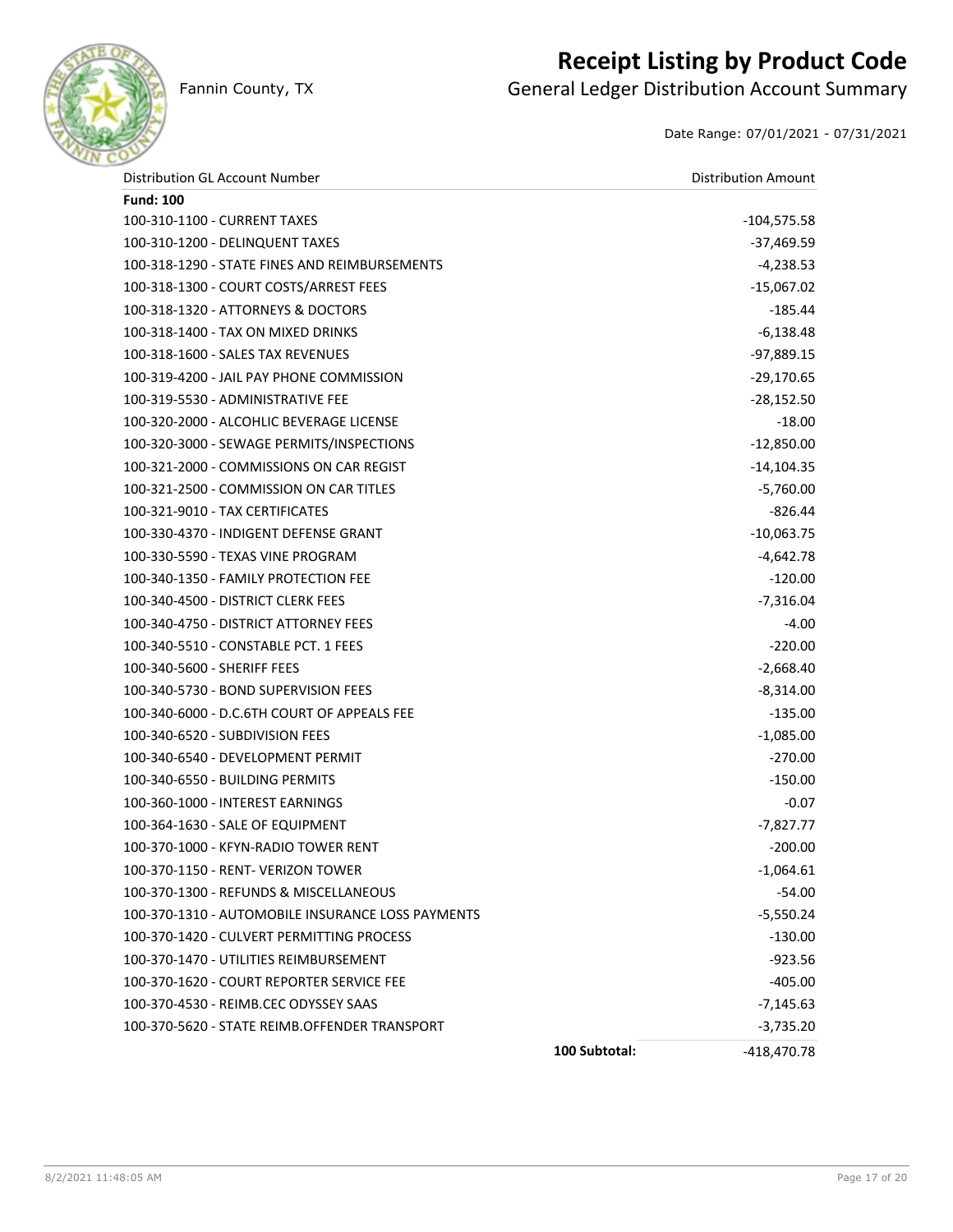| Distribution GL Account Number                     |               | <b>Distribution Amount</b> |
|----------------------------------------------------|---------------|----------------------------|
| <b>Fund: 110</b>                                   |               |                            |
| 110-340-6500 - DISTRICT CLERK FEES                 |               | $-361.35$                  |
|                                                    | 110 Subtotal: | $-361.35$                  |
| <b>Fund: 121</b>                                   |               |                            |
| 121-370-1310 - SUBSCRIPTION/IMAGES FEES            |               | $-1,554.00$                |
|                                                    | 121 Subtotal: | $-1,554.00$                |
| <b>Fund: 130</b>                                   |               |                            |
| 130-345-1130 - SURETY BAIL BOND FEE                |               | $-780.00$                  |
|                                                    | 130 Subtotal: | $-780.00$                  |
| <b>Fund: 190</b>                                   |               |                            |
| 190-370-1360 - DST.CLK.PRES.REC.FEE                |               | -410.97                    |
|                                                    | 190 Subtotal: | $-410.97$                  |
| <b>Fund: 191</b>                                   |               |                            |
| 191-370-4500 - DISTRICT CT.RECORDS ARCHIVE FEE     |               | $-442.65$                  |
|                                                    | 191 Subtotal: | $-442.65$                  |
| <b>Fund: 192</b>                                   |               |                            |
| 192-370-4400 - DST.CLK.CO.&DST.CT.TECHNOLOGY FEE   |               | $-130.63$                  |
|                                                    | 192 Subtotal: | $-130.63$                  |
| <b>Fund: 193</b>                                   |               |                            |
| 193-370-1330 - DIST.CLK.COURT RECORDS PRESERVATION |               | $-322.65$                  |
|                                                    | 193 Subtotal: | $-322.65$                  |
|                                                    |               |                            |
| <b>Fund: 200</b>                                   |               |                            |
| 200-370-1350 - CO.OFFICE REC.MNGMT.FEE             |               | $-811.93$                  |
|                                                    | 200 Subtotal: | $-811.93$                  |
| <b>Fund: 210</b>                                   |               |                            |
| 210-310-1100 - CURRENT TAXES                       |               | $-6,010.42$                |
| 210-310-1200 - DELINQUENT TAXES                    |               | $-2,153.55$                |
| 210-318-1600 - SALES TAX REVENUES                  |               | $-5,627.37$                |
| 210-321-3000 - COUNTY'S ADDITIONAL \$10            |               | $-8,659.49$                |
| 210-350-4500 - DISTRICT CLERK FINES                |               | $-978.89$                  |
| 210-364-1630 - SALE OF EQUIPMENT                   |               | $-18,569.37$               |
| 210-370-1420 - CULVERT PERMITTING PROCESS          |               | $-100.00$                  |
| 210-370-1500 - DONATIONS                           |               | $-812.00$                  |
|                                                    | 210 Subtotal: | -42,911.09                 |
| <b>Fund: 220</b>                                   |               |                            |
| 220-310-1100 - CURRENT TAXES                       |               | $-7,002.54$                |
| 220-310-1200 - DELINQUENT TAXES                    |               | $-2,509.03$                |
| 220-318-1600 - SALES TAX REVENUES                  |               | $-6,553.55$                |
| 220-321-3000 - COUNTY'S ADDITIONAL \$10            |               | $-10,087.11$               |
| 220-350-4500 - DISTRICT CLERK FINES                |               | $-1,140.28$                |
| 220-364-1630 - SALE OF EQUIPMENT                   |               | $-63,316.25$               |
| 220-370-1420 - CULVERT PERMITTING PROCESS          |               | $-60.00$                   |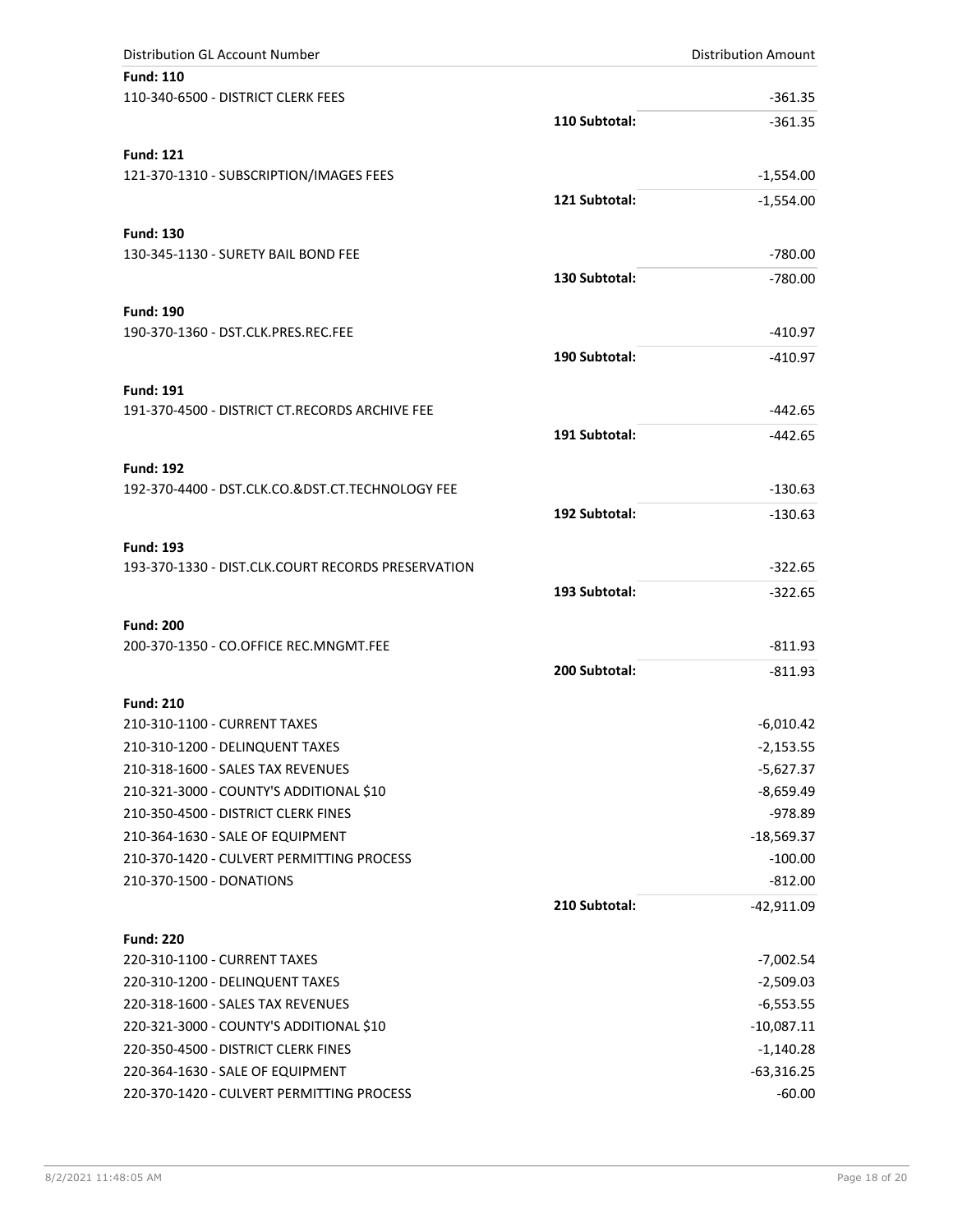| <b>Distribution GL Account Number</b>     |               | <b>Distribution Amount</b> |
|-------------------------------------------|---------------|----------------------------|
| 220-370-1450 - REIMBURSEMENT OF MATERIALS |               | $-60,000.00$               |
|                                           | 220 Subtotal: | $-150,668.76$              |
| <b>Fund: 230</b>                          |               |                            |
| 230-310-1100 - CURRENT TAXES              |               | $-10,503.15$               |
| 230-310-1200 - DELINQUENT TAXES           |               | $-3,763.29$                |
| 230-318-1600 - SALES TAX REVENUES         |               | $-9,831.58$                |
| 230-321-3000 - COUNTY'S ADDITIONAL \$10   |               | $-15,130.67$               |
| 230-350-4500 - DISTRICT CLERK FINES       |               | $-1,710.42$                |
| 230-364-1630 - SALE OF EQUIPMENT          |               | $-35,850.74$               |
| 230-370-1420 - CULVERT PERMITTING PROCESS |               | $-60.00$                   |
| 230-370-1450 - REIMBURSEMENT OF MATERIALS |               |                            |
|                                           |               | $-1,233.92$                |
|                                           | 230 Subtotal: | $-78,083.77$               |
| <b>Fund: 240</b>                          |               |                            |
| 240-310-1100 - CURRENT TAXES              |               | -5,979.59                  |
| 240-310-1200 - DELINQUENT TAXES           |               | $-2,142.49$                |
| 240-318-1600 - SALES TAX REVENUES         |               | $-5,597.25$                |
| 240-321-3000 - COUNTY'S ADDITIONAL \$10   |               | $-8,612.73$                |
| 240-350-4500 - DISTRICT CLERK FINES       |               | $-973.61$                  |
| 240-370-1420 - CULVERT PERMITTING PROCESS |               | $-40.00$                   |
| 240-370-1460 - SALE OF RECYCLED MATERIALS |               | $-864.00$                  |
|                                           | 240 Subtotal: | $-24,209.67$               |
|                                           |               |                            |
| <b>Fund: 310</b>                          |               |                            |
| 310-319-5510 - ANNUAL PAYMENT             |               | $-10,000.00$               |
|                                           | 310 Subtotal: | $-10,000.00$               |
| <b>Fund: 350</b>                          |               |                            |
| 350-340-4500 - DISTRICT CLERK FEES        |               | $-945.00$                  |
|                                           | 350 Subtotal: | $-945.00$                  |
|                                           |               |                            |
| <b>Fund: 360</b>                          |               |                            |
| 360-340-4750 - DISTRICT ATTORNEY FEES     |               | $-100.00$                  |
| 360-352-2000 - CONTRABAND FORFEITURE      |               | $-1,667.00$                |
| 360-370-1300 - REFUNDS & MISCELLANEOUS    |               | $-153.56$                  |
|                                           | 360 Subtotal: | $-1,920.56$                |
| <b>Fund: 414</b>                          |               |                            |
| 414-330-4772 - OOG CORONAVIRUS GRANT      |               | $-18,871.69$               |
|                                           | 414 Subtotal: | $-18,871.69$               |
|                                           |               |                            |
| <b>Fund: 560</b>                          |               |                            |
| 560-352-2000 - CONTRABAND FORFEITURE      |               | $-3,908.00$                |
|                                           | 560 Subtotal: | $-3,908.00$                |
| <b>Fund: 590</b>                          |               |                            |
| 590-370-4250 - DRUG COURT FEE             |               | $-392.68$                  |
| 590-370-4260 - SPECIALTY COURT            |               | $-106.87$                  |
|                                           | 590 Subtotal: | $-499.55$                  |
|                                           |               |                            |